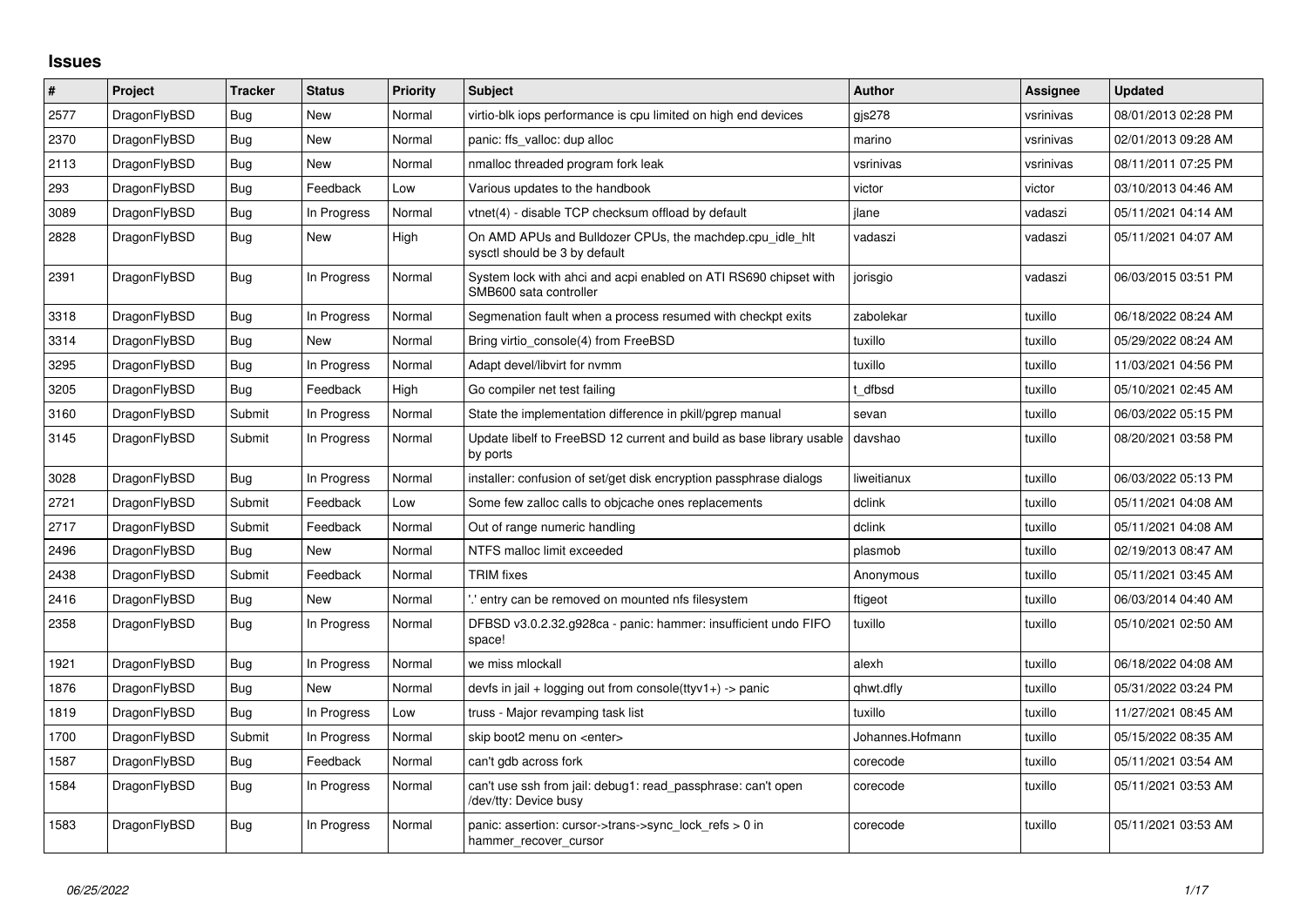| $\sharp$ | Project      | <b>Tracker</b> | <b>Status</b> | <b>Priority</b> | Subject                                                                                      | <b>Author</b>  | Assignee | <b>Updated</b>      |
|----------|--------------|----------------|---------------|-----------------|----------------------------------------------------------------------------------------------|----------------|----------|---------------------|
| 1579     | DragonFlyBSD | <b>Bug</b>     | Feedback      | Normal          | dfly 2.4.1 does not like HP DL360G4p and Smart Array 6400 with<br>MSA20                      | tomaz.borstnar | tuxillo  | 06/02/2014 02:44 PM |
| 1556     | DragonFlyBSD | <b>Bug</b>     | New           | Normal          | many processes stuck in "hmrrcm", system unusable                                            | corecode       | tuxillo  | 05/11/2021 03:52 AM |
| 1547     | DragonFlyBSD | <b>Bug</b>     | In Progress   | Normal          | disklabel64 automatic sizing                                                                 | corecode       | tuxillo  | 05/11/2021 03:52 AM |
| 1528     | DragonFlyBSD | <b>Bug</b>     | In Progress   | Normal          | ktrace does not show proper return values for pipe(2)                                        | corecode       | tuxillo  | 05/11/2021 03:52 AM |
| 1475     | DragonFlyBSD | <b>Bug</b>     | In Progress   | Normal          | kernel blocks with low memory and syscons setting a high res mode<br>/ scrollback            | corecode       | tuxillo  | 05/11/2021 03:52 AM |
| 1474     | DragonFlyBSD | <b>Bug</b>     | New           | Normal          | ithread 1 unexpectedly rescheduled                                                           | corecode       | tuxillo  | 05/11/2021 03:52 AM |
| 1469     | DragonFlyBSD | <b>Bug</b>     | In Progress   | Normal          | Hammer history security concern                                                              | corecode       | tuxillo  | 05/11/2021 03:52 AM |
| 1442     | DragonFlyBSD | <b>Bug</b>     | New           | Normal          | blocking SIGSEGV and triggering a segment violation produces an<br>all CPU consuming process | corecode       | tuxillo  | 05/11/2021 03:52 AM |
| 1440     | DragonFlyBSD | <b>Bug</b>     | New           | Normal          | ptrace/gdb doesn't work after process blocks SIGTRAP                                         | corecode       | tuxillo  | 05/11/2021 03:52 AM |
| 1428     | DragonFlyBSD | <b>Bug</b>     | Feedback      | Low             | POSIX.1e implementation is too old                                                           | hasso          | tuxillo  | 05/11/2021 04:00 AM |
| 1397     | DragonFlyBSD | Bug            | Feedback      | Normal          | jobs -I output inconsistency when called from script                                         | Anonymous      | tuxillo  | 05/15/2022 05:07 AM |
| 1390     | DragonFlyBSD | <b>Bug</b>     | In Progress   | Normal          | Use id_t type for {get,set}priority()                                                        | Anonymous      | tuxillo  | 07/05/2019 02:18 AM |
| 1293     | DragonFlyBSD | <b>Bug</b>     | New           | Normal          | 2.2.1-REL Installer Request                                                                  | mk             | tuxillo  | 05/11/2021 04:00 AM |
| 1287     | DragonFlyBSD | <b>Bug</b>     | Feedback      | Normal          | altg configuration doesn't work                                                              | corecode       | tuxillo  | 05/11/2021 03:51 AM |
| 1198     | DragonFlyBSD | <b>Bug</b>     | New           | High            | DDB loops panic in db_read_bytes                                                             | corecode       | tuxillo  | 05/11/2021 03:51 AM |
| 1030     | DragonFlyBSD | <b>Bug</b>     | In Progress   | Normal          | msdosfs umount panic                                                                         | corecode       | tuxillo  | 05/11/2021 03:51 AM |
| 998      | DragonFlyBSD | <b>Bug</b>     | In Progress   | Normal          | Unconfiguring a vn while it is mounted                                                       | rumcic         | tuxillo  | 05/11/2021 04:00 AM |
| 911      | DragonFlyBSD | Bug            | Feedback      | Normal          | kldload/kernel linker can exceed malloc reserve and panic system                             | corecode       | tuxillo  | 05/11/2021 03:51 AM |
| 901      | DragonFlyBSD | <b>Bug</b>     | Feedback      | Normal          | route show needs to get data from all cpus                                                   | corecode       | tuxillo  | 05/11/2021 03:50 AM |
| 847      | DragonFlyBSD | <b>Bug</b>     | Feedback      | Normal          | processes getting stuck on mount point                                                       | corecode       | tuxillo  | 05/11/2021 03:50 AM |
| 781      | DragonFlyBSD | <b>Bug</b>     | In Progress   | Normal          | fdisk uses wrong geometry on usb flash drives                                                | corecode       | tuxillo  | 05/11/2021 03:50 AM |
| 742      | DragonFlyBSD | <b>Bug</b>     | In Progress   | Normal          | umount problems with multiple mounts                                                         | corecode       | tuxillo  | 06/25/2022 04:02 AM |
| 731      | DragonFlyBSD | <b>Bug</b>     | New           | Normal          | system freeze on "slice too large"                                                           | corecode       | tuxillo  | 06/25/2022 04:01 AM |
| 2585     | DragonFlyBSD | <b>Bug</b>     | New           | Normal          | Dfly 3.4.3 on ESXi 5.1, HP Smart Array P410 passthrough<br>recognised, but not functioning   | yggdrasil      | swildner | 05/09/2022 08:14 AM |
| 2265     | DragonFlyBSD | Bug            | New           | Normal          | mbsrtowcs does not properly handle invalid mbstate t in ps                                   | c.turner1      | swildner | 01/10/2012 07:56 PM |
| 2252     | DragonFlyBSD | <b>Bug</b>     | New           | Low             | snd_hda not useable if loaded via /boot/loader.conf                                          | xbit           | swildner | 12/14/2011 12:23 AM |
| 1714     | DragonFlyBSD | <b>Bug</b>     | <b>New</b>    | Low             | hwpmc                                                                                        | alexh          | swildner | 08/18/2012 02:03 PM |
| 341      | DragonFlyBSD | <b>Bug</b>     | New           | Normal          | Vinum erroneously repors devices as busy                                                     | corecode       | swildner | 01/21/2012 04:50 AM |
| 1769     | DragonFlyBSD | <b>Bug</b>     | New           | Normal          | panic: assertion: _tp->tt_msg->tt_cpuid == mycpuid in<br>tcp_callout_active                  | pavalos        | sjg      | 05/15/2022 11:07 AM |
| 1532     | DragonFlyBSD | Bug            | New           | Low             | jemalloc doesn't work on DragonFly                                                           | hasso          | sjg      | 08/02/2011 01:14 AM |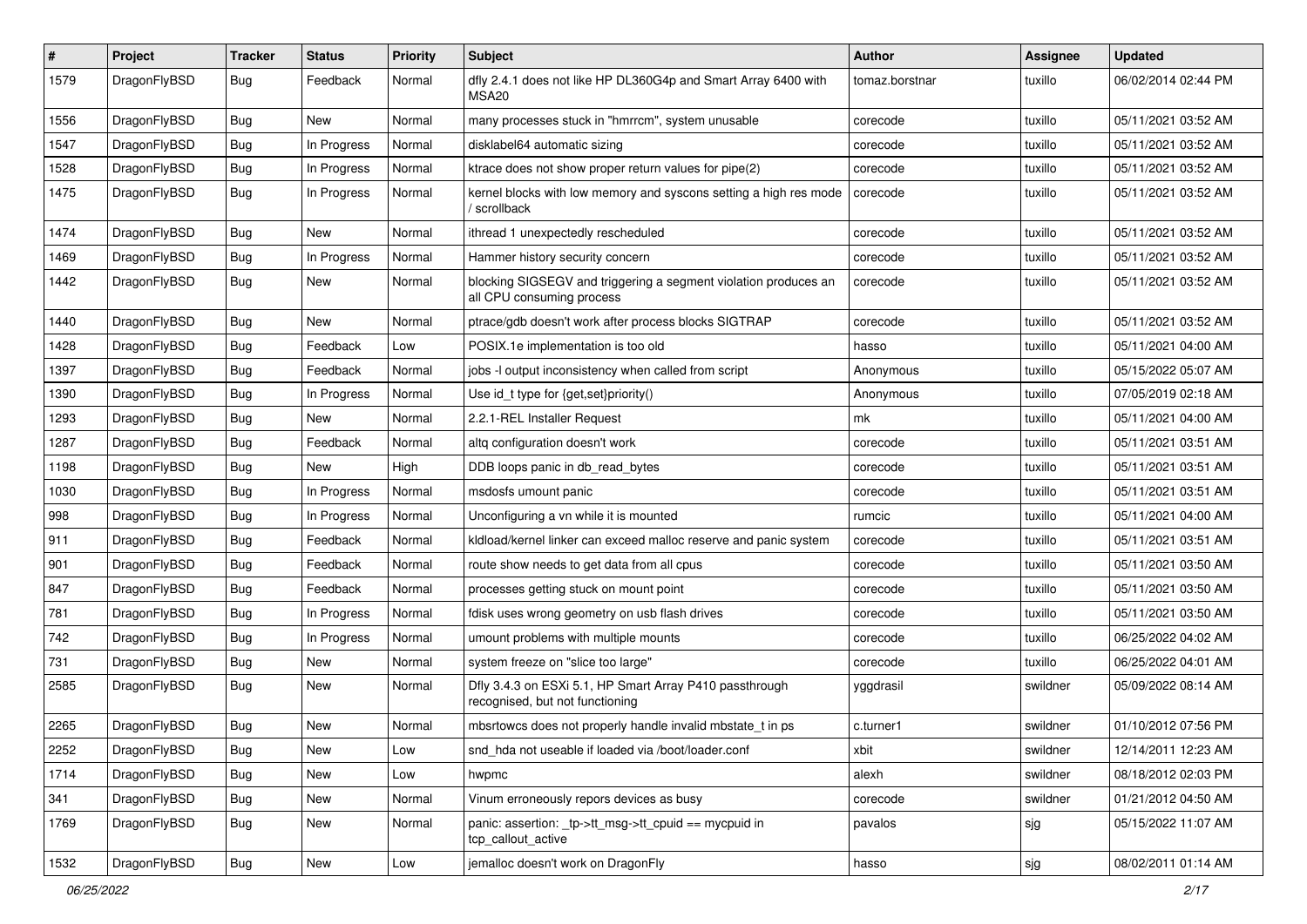| #    | Project      | <b>Tracker</b> | <b>Status</b> | <b>Priority</b> | Subject                                                                                                                                                  | <b>Author</b> | Assignee  | <b>Updated</b>      |
|------|--------------|----------------|---------------|-----------------|----------------------------------------------------------------------------------------------------------------------------------------------------------|---------------|-----------|---------------------|
| 1302 | DragonFlyBSD | <b>Bug</b>     | In Progress   | Normal          | Checkpoint regression?                                                                                                                                   | sjg           | sjg       | 07/10/2013 05:22 PM |
| 2825 | DragonFlyBSD | <b>Bug</b>     | <b>New</b>    | High            | 3x dhclient = hanging system (objcache exhausted)                                                                                                        | jaccovonb     | sepherosa | 05/11/2021 03:55 AM |
| 168  | DragonFlyBSD | <b>Bug</b>     | In Progress   | Normal          | Livelocked limit engaged while trying to setup IPW wireless                                                                                              | mschacht      | sepherosa | 05/11/2021 04:05 AM |
| 2822 | DragonFlyBSD | <b>Bug</b>     | New           | Normal          | USB 3.0 stick throws "reading primary partition table: error<br>accessing offset 000[] for 152" error, while the stick works on any<br>other OS I tested | revuwa        | profmakx  | 06/29/2015 05:56 AM |
| 2746 | DragonFlyBSD | <b>Bug</b>     | New           | Normal          | some fraction of xterms started from the xmonad window manager<br>get killed with SIGALRM                                                                | isenmann      | profmakx  | 12/28/2014 02:51 AM |
| 600  | DragonFlyBSD | <b>Bug</b>     | <b>New</b>    | Low             | /sys/libkern/karc4random                                                                                                                                 | robin carey5  | profmakx  | 01/19/2015 03:07 AM |
| 2549 | DragonFlyBSD | Bug            | In Progress   | Normal          | netgraph7: Kernel page fault.                                                                                                                            | russiane39    | nant      | 05/10/2013 11:20 PM |
| 679  | DragonFlyBSD | <b>Bug</b>     | New           | Low             | Netgraph backward compatibility for old *LEN constants                                                                                                   | nant          | nant      | 02/18/2014 05:45 AM |
| 1969 | DragonFlyBSD | <b>Bug</b>     | New           | Normal          | pf-related network problem                                                                                                                               | pavalos       | lentferj  | 02/01/2011 06:57 PM |
| 385  | DragonFlyBSD | <b>Bug</b>     | Feedback      | Low             | Mail archive address removal                                                                                                                             | justin        | justin    | 03/09/2013 11:24 AM |
| 1964 | DragonFlyBSD | <b>Bug</b>     | New           | Normal          | iwn (panic assertion : wlan_assert_serialized)                                                                                                           | sjmm.ptr      | josepht   | 02/01/2011 12:57 PM |
| 1946 | DragonFlyBSD | <b>Bug</b>     | New           | Normal          | ieee80211 panic                                                                                                                                          | pavalos       | josepht   | 01/27/2011 06:00 PM |
| 3031 | DragonFlyBSD | Submit         | In Progress   | Normal          | Update drm/radeon to Linux 4.7.10 as much as possible                                                                                                    | davshao       | ftigeot   | 08/19/2021 12:33 PM |
| 2870 | DragonFlyBSD | <b>Bug</b>     | <b>New</b>    | High            | Broken text and icons when glamor acceleration is used                                                                                                   | 375gnu        | ftigeot   | 01/31/2016 12:13 AM |
| 1593 | DragonFlyBSD | Bug            | Feedback      | Normal          | panic: assertion: $ccb = ap > ap$ err $ccb$ in ahci put err $ccb$                                                                                        | ftigeot       | ftigeot   | 05/15/2022 05:09 AM |
| 3154 | DragonFlyBSD | Submit         | <b>New</b>    | Normal          | Update serial handling in bootloader                                                                                                                     | ddegroot      | dillon    | 11/06/2018 11:21 PM |
| 2819 | DragonFlyBSD | Bug            | In Progress   | Normal          | Random micro system freezes after a week of uptime                                                                                                       | ftigeot       | dillon    | 08/16/2015 08:46 PM |
| 2092 | DragonFlyBSD | <b>Bug</b>     | New           | Normal          | Panic: Bad link elm 0x next->prev != elm                                                                                                                 | masterblaster | dillon    | 12/04/2011 12:49 PM |
| 2037 | DragonFlyBSD | <b>Bug</b>     | Feedback      | Normal          | Panic Bad link elm while building packages                                                                                                               | ftigeot       | dillon    | 04/21/2011 07:20 AM |
| 1831 | DragonFlyBSD | Bug            | Feedback      | High            | HAMMER "malloc limit exceeded" panic                                                                                                                     | eocallaghan   | dillon    | 06/04/2022 04:38 AM |
| 1411 | DragonFlyBSD | <b>Bug</b>     | Feedback      | Normal          | Burning doesn't work with ahci(4)                                                                                                                        | hasso         | dillon    | 05/11/2021 04:00 AM |
| 1127 | DragonFlyBSD | <b>Bug</b>     | Feedback      | Low             | cdrom drive not detected                                                                                                                                 | tgr           | corecode  | 01/15/2015 08:55 AM |
| 2353 | DragonFlyBSD | Bug            | In Progress   | Normal          | panic: assertion "gd->gd_spinlocks_wr == 0" failed in<br>bsd4 schedulerclock                                                                             | jaydg         | alexh     | 11/28/2012 01:57 AM |
| 2100 | DragonFlyBSD | Bug            | Feedback      | Normal          | devfs related panic                                                                                                                                      | sepherosa     | alexh     | 07/10/2011 02:29 PM |
| 1538 | DragonFlyBSD | <b>Bug</b>     | New           | Low             | mountroot should probe file systems                                                                                                                      | corecode      | alexh     | 11/24/2010 06:35 PM |
| 1430 | DragonFlyBSD | Bug            | New           | Normal          | Buggy w(1)?                                                                                                                                              | hasso         | alexh     | 11/24/2010 08:09 AM |
| 3317 | DragonFlyBSD | <b>Bug</b>     | In Progress   | Normal          | Network vtnet0 not working on Hetzner cloud                                                                                                              | mneumann      |           | 06/18/2022 03:55 AM |
| 3316 | DragonFlyBSD | <b>Bug</b>     | New           | Normal          | hammer2_dirent_create() allows creating >1 dirents with the same<br>name                                                                                 | tkusumi       |           | 06/05/2022 12:35 PM |
| 3313 | DragonFlyBSD | <b>Bug</b>     | New           | Normal          | Can't boot from my live USB at all. The kernel loading process<br>hangs.                                                                                 | rempas        |           | 06/03/2022 12:16 AM |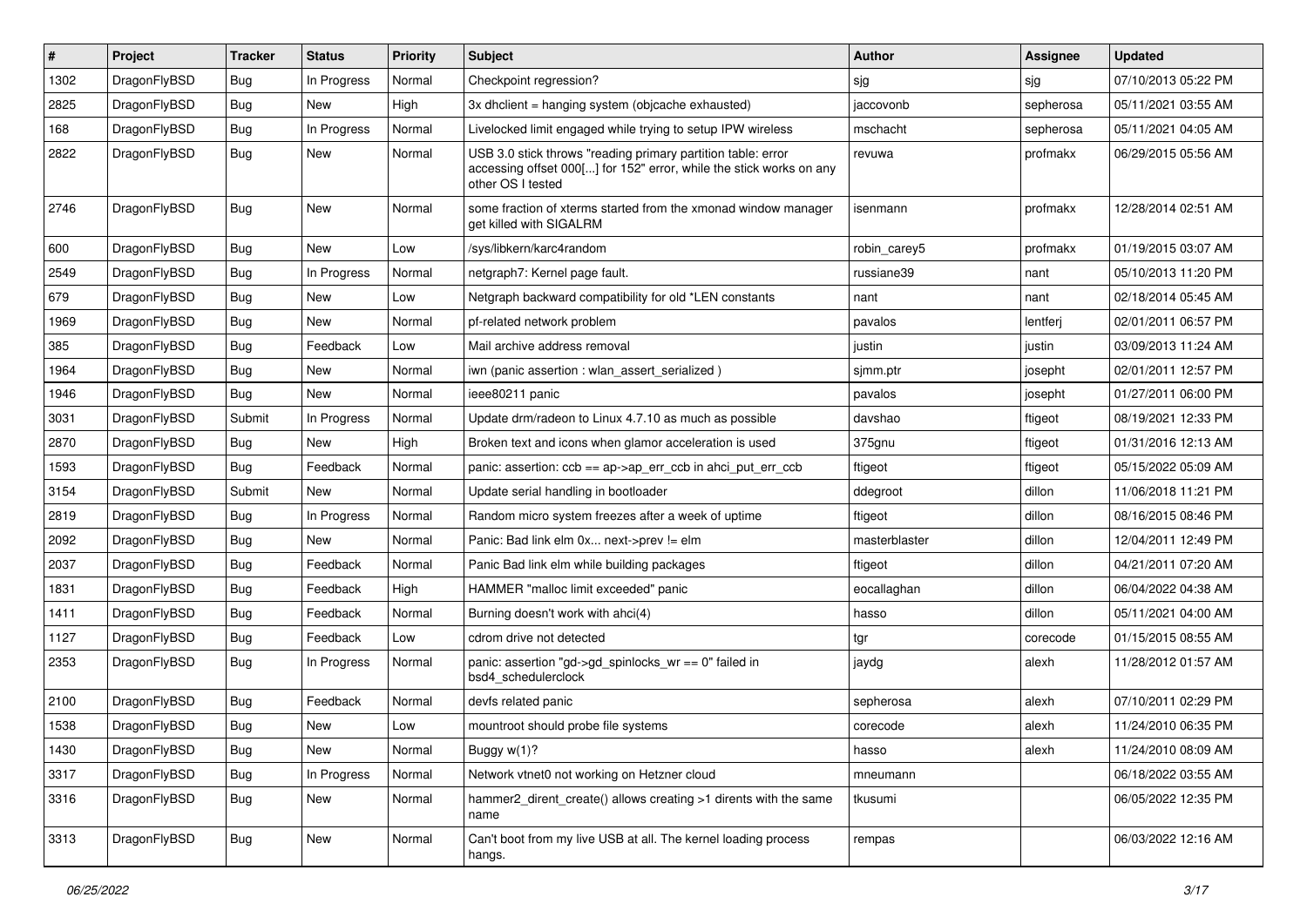| $\sharp$ | Project      | <b>Tracker</b> | <b>Status</b> | <b>Priority</b> | Subject                                                                                                   | <b>Author</b>   | Assignee | <b>Updated</b>      |
|----------|--------------|----------------|---------------|-----------------|-----------------------------------------------------------------------------------------------------------|-----------------|----------|---------------------|
| 3312     | DragonFlyBSD | Submit         | <b>New</b>    | Normal          | hammer2: redundant chain modify after chain creation                                                      | tkusumi         |          | 05/15/2022 01:35 PM |
| 3311     | DragonFlyBSD | Bug            | New           | Low             | TrueCrypt support may cause kernel crash                                                                  | arcade@b1t.name |          | 04/29/2022 06:19 AM |
| 3310     | DragonFlyBSD | <b>Bug</b>     | In Progress   | Normal          | NVMM+QEMU fail to boot with UEFI: Mem Assist Failed<br>[gpa=0xfffffff0]                                   | liweitianux     |          | 01/11/2022 03:22 PM |
| 3302     | DragonFlyBSD | Bug            | <b>New</b>    | Normal          | Will not boot on System76 Lemur Pro (lemp10)                                                              | piecuch         |          | 11/03/2021 10:21 AM |
| 3301     | DragonFlyBSD | <b>Bug</b>     | <b>New</b>    | Normal          | Gkrellm from the packages is not showing logged in users in main<br>window, logged in users always $== 0$ | adrian          |          | 01/08/2022 04:24 AM |
| 3300     | DragonFlyBSD | <b>Bug</b>     | New           | Normal          | Running Xvnc from TigerVNC package through the INETD daemon<br>in TCP WAIT mode fails hard                | adrian          |          | 01/08/2022 04:25 AM |
| 3299     | DragonFlyBSD | Bug            | In Progress   | Normal          | DragonFlyBSD reports utterly wrong uptime (most of the time, right<br>after booting in)                   | adrian          |          | 11/11/2021 01:43 PM |
| 3298     | DragonFlyBSD | Bug            | <b>New</b>    | Normal          | Running "w" and having logged in via XDM through VNC, "w" prints<br>an extra error message                | piecuch         |          | 10/25/2021 09:16 AM |
| 3284     | DragonFlyBSD | Bug            | <b>New</b>    | Normal          | Wrong towlower() result for U+038A                                                                        | bhaible         |          | 07/10/2021 03:34 AM |
| 3283     | DragonFlyBSD | <b>Bug</b>     | New           | Normal          | mknodat() cannot create FIFOs                                                                             | bhaible         |          | 07/10/2021 03:34 AM |
| 3282     | DragonFlyBSD | Bug            | <b>New</b>    | Normal          | unexpected errno value from fopen()                                                                       | bhaible         |          | 07/10/2021 03:34 AM |
| 3281     | DragonFlyBSD | <b>Bug</b>     | New           | Normal          | Crash after leaving unattended for a while                                                                | bhaible         |          | 07/10/2021 03:32 AM |
| 3280     | DragonFlyBSD | <b>Bug</b>     | <b>New</b>    | Normal          | KMS console and i915(4) not working in 6.0                                                                | cmusser         |          | 07/10/2021 03:35 AM |
| 3278     | DragonFlyBSD | Bug            | New           | Normal          | Second screen image is distorted                                                                          | arcade@b1t.name |          | 07/10/2021 03:36 AM |
| 3276     | DragonFlyBSD | Submit         | New           | Normal          | Add option controlling whether gpt expand expands the last partition<br>(needs testing)                   | falsifian       |          | 07/10/2021 03:35 AM |
| 3269     | DragonFlyBSD | Bug            | In Progress   | Normal          | Is double-buffer'd buf still required by HAMMER2 ?                                                        | tkusumi         |          | 05/12/2021 04:09 PM |
| 3266     | DragonFlyBSD | Bug            | New           | High            | Filesystems broken due to "KKASSERT(count &<br>TOK_COUNTMASK);"                                           | tkusumi         |          | 03/15/2021 01:21 PM |
| 3252     | DragonFlyBSD | Bug            | <b>New</b>    | Normal          | tcsetattr/tcgetattr set errno incorrectly on non-TTY                                                      | tonyc           |          | 10/26/2020 09:34 PM |
| 3249     | DragonFlyBSD | <b>Bug</b>     | <b>New</b>    | Normal          | HAMMER2 fsync(2) not working properly                                                                     | tkusumi         |          | 09/21/2020 07:07 AM |
| 3247     | DragonFlyBSD | <b>Bug</b>     | New           | Normal          | Kernel panic doing nothing much                                                                           | phma            |          | 09/12/2020 11:40 PM |
| 3246     | DragonFlyBSD | <b>Bug</b>     | <b>New</b>    | Normal          | HAMMER2 unable to handle ENOSPC properly                                                                  | tkusumi         |          | 09/04/2020 11:11 AM |
| 3245     | DragonFlyBSD | Bug            | <b>New</b>    | Normal          | panic: free: guard1x fail, i915 load from loader.conf                                                     | polachok        |          | 08/21/2020 10:36 AM |
| 3243     | DragonFlyBSD | <b>Bug</b>     | New           | Normal          | SMART status not reported properly for SSD disks                                                          | daftaupe        |          | 09/09/2020 11:03 PM |
| 3240     | DragonFlyBSD | Bug            | New           | High            | compile error because of openssl with /usr/dports/security/rhash for UlasSAYGIN<br>mysql 8 install        |                 |          | 06/04/2020 08:05 AM |
| 3239     | DragonFlyBSD | <b>Bug</b>     | New           | Normal          | unable to SIGKILL glitched emacs                                                                          | piecuch         |          | 05/26/2020 03:30 AM |
| 3238     | DragonFlyBSD | Bug            | New           | Normal          | race conditions when printing from vkernel console                                                        | piecuch         |          | 05/19/2020 02:50 PM |
| 3235     | DragonFlyBSD | <b>Bug</b>     | New           | Normal          | Kernel panic in devfs vnops.c                                                                             | mneumann        |          | 04/28/2020 07:00 AM |
| 3231     | DragonFlyBSD | Bug            | New           | Normal          | wifi drops on 5.8                                                                                         | tse             |          | 04/06/2020 05:08 AM |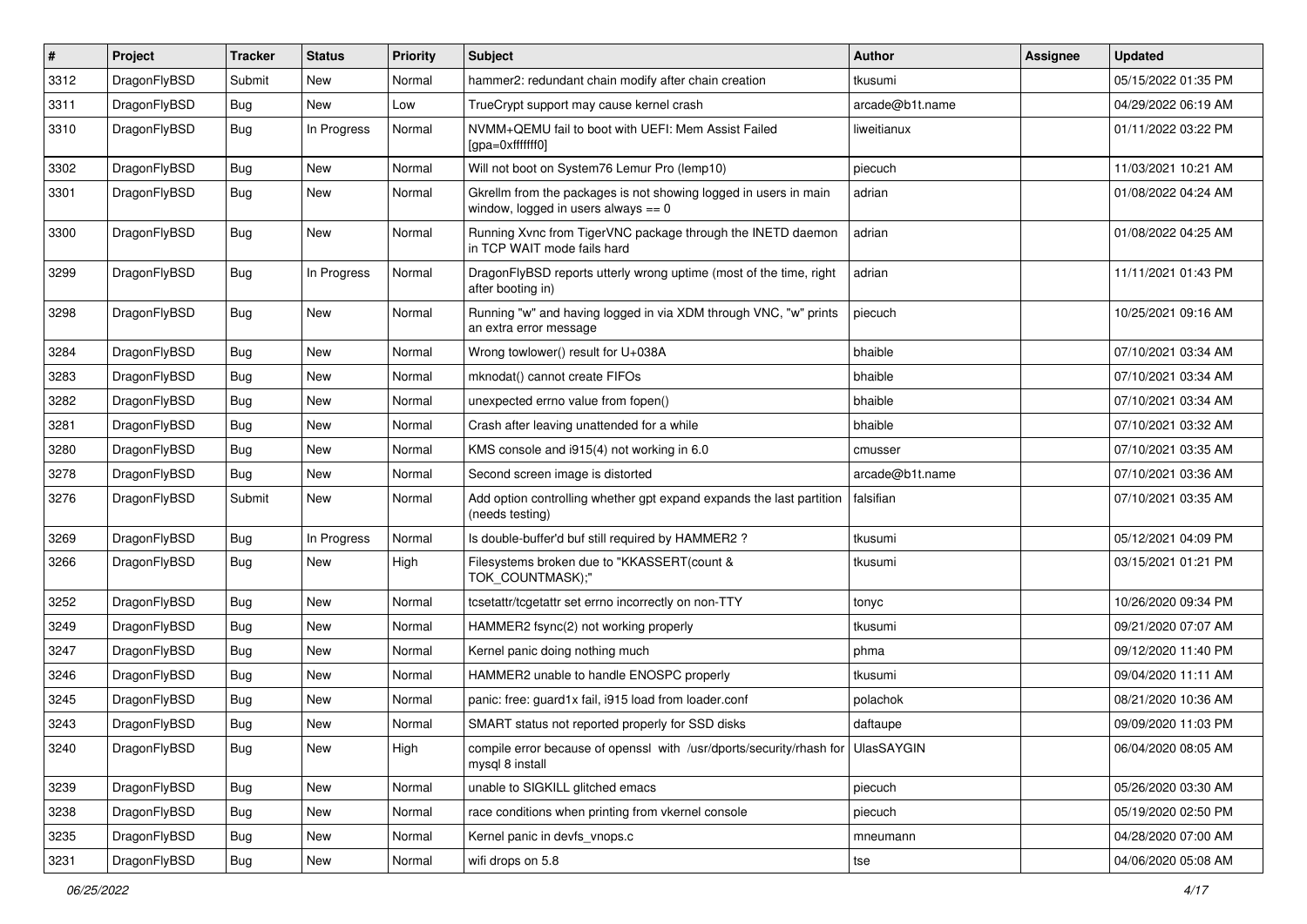| $\vert$ # | Project      | <b>Tracker</b> | <b>Status</b> | <b>Priority</b> | Subject                                                                                                                                                     | <b>Author</b>     | Assignee | <b>Updated</b>      |
|-----------|--------------|----------------|---------------|-----------------|-------------------------------------------------------------------------------------------------------------------------------------------------------------|-------------------|----------|---------------------|
| 3228      | DragonFlyBSD | <b>Bug</b>     | New           | Low             | pfi kif unref: state refcount $\leq$ 0 in dmesg                                                                                                             | justin            |          | 03/05/2021 06:39 AM |
| 3227      | DragonFlyBSD | Submit         | <b>New</b>    | Normal          | Add HAMMER2 instructions in the installation medium README                                                                                                  | daftaupe          |          | 03/26/2020 03:34 PM |
| 3226      | DragonFlyBSD | <b>Bug</b>     | <b>New</b>    | Normal          | Xorg freezes in vm: thread stuck in "objtrm1"                                                                                                               | peeter            |          | 04/08/2020 02:10 AM |
| 3225      | DragonFlyBSD | <b>Bug</b>     | New           | Normal          | nfsd freeze when using gemu                                                                                                                                 | tse               |          | 03/17/2020 11:52 AM |
| 3224      | DragonFlyBSD | Bug            | <b>New</b>    | Normal          | Kernel panic when trying to ping6                                                                                                                           | zhtw              |          | 03/08/2020 08:55 AM |
| 3222      | DragonFlyBSD | <b>Bug</b>     | New           | Normal          | gcc - undefined reference to '_atomic_load' (missing libatomic?)                                                                                            | mneumann          |          | 02/08/2020 02:45 AM |
| 3219      | DragonFlyBSD | <b>Bug</b>     | New           | Normal          | x11/xorg port can not be build                                                                                                                              | <b>UlasSAYGIN</b> |          | 03/31/2020 08:57 AM |
| 3218      | DragonFlyBSD | <b>Bug</b>     | New           | Normal          | Kernel panics are not sent to comconsole when booted over EFI                                                                                               | mqudsi            |          | 12/02/2019 08:52 PM |
| 3217      | DragonFlyBSD | <b>Bug</b>     | <b>New</b>    | Normal          | rescue tools: make install fails if rescue folder doesn't exist                                                                                             | t dfbsd           |          | 11/27/2019 08:16 PM |
| 3215      | DragonFlyBSD | Bug            | New           | Normal          | Hang in tcdrain(3) after write(3)                                                                                                                           | noloader          |          | 11/25/2019 03:08 PM |
| 3209      | DragonFlyBSD | <b>Bug</b>     | <b>New</b>    | Normal          | svc has some minor bugs                                                                                                                                     | arcade@b1t.name   |          | 10/24/2019 09:08 AM |
| 3208      | DragonFlyBSD | <b>Bug</b>     | New           | Normal          | Crash related to nfsd                                                                                                                                       | tse               |          | 06/11/2020 05:52 AM |
| 3206      | DragonFlyBSD | Submit         | New           | Normal          | update psm/kbd to FreeBSD 12.0 code                                                                                                                         | htse              |          | 10/05/2019 03:49 PM |
| 3201      | DragonFlyBSD | Submit         | New           | Normal          | Fixes make search display                                                                                                                                   | htse              |          | 08/20/2021 04:02 PM |
| 3199      | DragonFlyBSD | Bug            | New           | Normal          | PFS label not found panic                                                                                                                                   | tse               |          | 08/21/2019 03:51 AM |
| 3197      | DragonFlyBSD | <b>Bug</b>     | New           | Normal          | DragonFly upgrades                                                                                                                                          | tse               |          | 04/18/2020 04:18 PM |
| 3196      | DragonFlyBSD | <b>Bug</b>     | New           | Normal          | test issue after redmine upgrade (2)                                                                                                                        | tuxillo           |          | 07/05/2019 04:33 AM |
| 3194      | DragonFlyBSD | Bug            | New           | High            | Hammer kernel crash on mirror-stream of PFS after upgrade<br>(assertion "cursor->flags &<br>HAMMER_CURSOR_ITERATE_CHECK" failed in<br>hammer_btree_iterate) | Anonymous         |          | 06/29/2019 01:32 PM |
| 3189      | DragonFlyBSD | Bug            | New           | Normal          | Allow DragonFly Mail Agent to accept an alternate config via<br>command line switch                                                                         | iang              |          | 08/16/2021 12:42 AM |
| 3184      | DragonFlyBSD | Bug            | <b>New</b>    | Normal          | tsleep(9) return value when PCATCH specified                                                                                                                | tkusumi           |          | 04/03/2019 06:49 AM |
| 3170      | DragonFlyBSD | Bug            | <b>New</b>    | Normal          | repeatable nfsd crash                                                                                                                                       | tse               |          | 06/11/2020 05:52 AM |
| 3165      | DragonFlyBSD | Bug            | New           | Normal          | Looping at boot time                                                                                                                                        | gop               |          | 12/28/2018 01:04 PM |
| 3157      | DragonFlyBSD | <b>Bug</b>     | New           | Normal          | TP-Link UE300 not working in 5.2-RELEASE                                                                                                                    | tuxillo           |          | 11/15/2018 02:08 PM |
| 3152      | DragonFlyBSD | <b>Bug</b>     | Feedback      | Normal          | Console's size in ttyv0 and single user mode is sticking to 80x25.<br>while ttyv1 can make use of the whole screen                                          | overtime          |          | 02/24/2019 01:08 AM |
| 3147      | DragonFlyBSD | Submit         | <b>New</b>    | Normal          | Enable headless installation                                                                                                                                | ddegroot          |          | 10/09/2018 01:25 PM |
| 3143      | DragonFlyBSD | Bug            | <b>New</b>    | Normal          | assertion "0" failed in hammer2_inode_xop_chain_sync                                                                                                        | cbin              |          | 07/18/2018 12:50 PM |
| 3142      | DragonFlyBSD | Submit         | New           | Normal          | lib/libdmsg: Unbreak using new API EVP CIPHER CTX new()                                                                                                     | tkusumi           |          | 07/08/2018 04:18 AM |
| 3141      | DragonFlyBSD | <b>Bug</b>     | <b>New</b>    | Normal          | dhclient blocks boot process                                                                                                                                | rowo              |          | 12/16/2018 11:01 AM |
| 3139      | DragonFlyBSD | Bug            | New           | Normal          | USB Mouse Does Not Work in DragonflyBSD guest on VirtualBox                                                                                                 | chiguy1256        |          | 06/24/2018 10:14 PM |
| 3135      | DragonFlyBSD | Submit         | New           | Normal          | Add EVFILT RECV and EVFILT SEND                                                                                                                             | tautolog          |          | 05/25/2018 09:59 PM |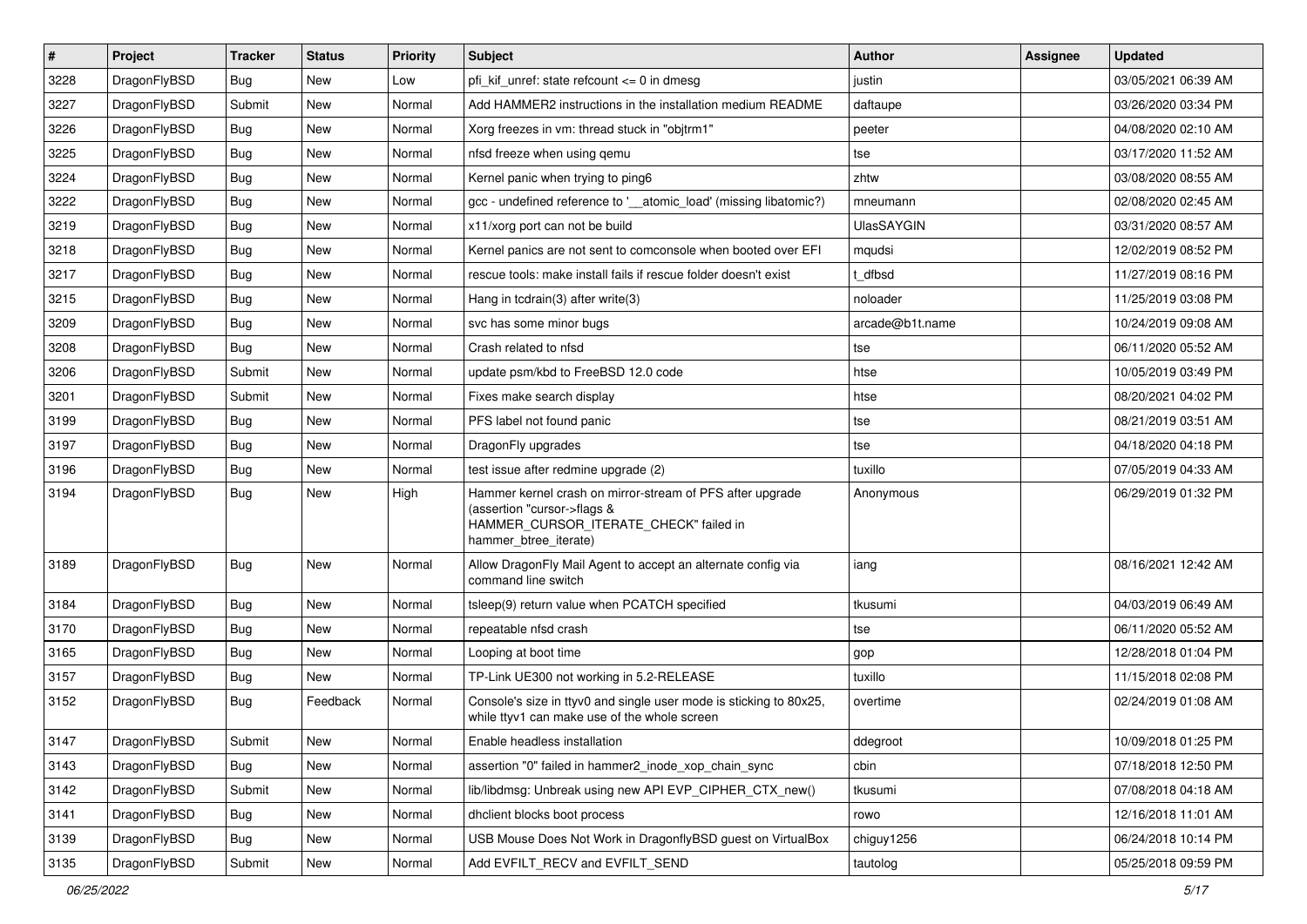| $\sharp$ | Project      | <b>Tracker</b> | <b>Status</b> | <b>Priority</b> | Subject                                                                                                 | Author                 | Assignee | <b>Updated</b>      |
|----------|--------------|----------------|---------------|-----------------|---------------------------------------------------------------------------------------------------------|------------------------|----------|---------------------|
| 3134     | DragonFlyBSD | <b>Bug</b>     | New           | Normal          | RFC 3021 (/31 networks) appear to be unsupported                                                        | jailbird               |          | 05/16/2018 11:03 PM |
| 3132     | DragonFlyBSD | Bug            | New           | Low             | unifdef mined                                                                                           | bcallah                |          | 04/26/2018 08:34 PM |
| 3129     | DragonFlyBSD | Bug            | New           | High            | Kernel panic with 5.2.0 on A2SDi-4C-HLN4F                                                               | stateless              |          | 04/24/2018 12:50 AM |
| 3124     | DragonFlyBSD | Bug            | New           | High            | DragonFlyBSD 5.0.2 with Hammer2 with UEFI install doesn't boot                                          | wiesl                  |          | 06/18/2019 05:07 AM |
| 3120     | DragonFlyBSD | <b>Bug</b>     | New           | Normal          | Intel AC 8260 firmware does not load                                                                    | Vintodrimmer           |          | 08/28/2018 03:30 AM |
| 3117     | DragonFlyBSD | <b>Bug</b>     | <b>New</b>    | Normal          | Problem with colours if "intel" video-driver used                                                       | dpostolov              |          | 01/07/2018 11:35 PM |
| 3116     | DragonFlyBSD | <b>Bug</b>     | New           | Normal          | da0 detects on very big volume if to _remove_ usb install stick and<br>reboot on Intel NUC5PPYH         | dpostolov              |          | 01/07/2018 09:40 PM |
| 3113     | DragonFlyBSD | <b>Bug</b>     | In Progress   | Urgent          | Booting vKernel fails due being out of swap space                                                       | tcullen                |          | 05/11/2021 04:14 AM |
| 3111     | DragonFlyBSD | Bug            | In Progress   | High            | Mouse lags every second heavily under X11                                                               | mneumann               |          | 12/12/2017 09:46 PM |
| 3110     | DragonFlyBSD | <b>Bug</b>     | New           | Normal          | crash with ipfw3 under load                                                                             | bnegre82               |          | 12/09/2017 06:22 AM |
| 3107     | DragonFlyBSD | <b>Bug</b>     | New           | Low             | ACPI interrupt storm when loading i915 on Lenovo T460                                                   | oyvinht                |          | 07/15/2020 07:01 AM |
| 3101     | DragonFlyBSD | <b>Bug</b>     | New           | Low             | PFI CGI install not working in dragonflybsd 5.0.1 USB install                                           | bnegre82               |          | 05/11/2021 04:14 AM |
| 3076     | DragonFlyBSD | <b>Bug</b>     | <b>New</b>    | Normal          | sys/dev/netif/ig hal/e1000 ich8lan.c:1594: sanity checking mixup?                                       | dcb                    |          | 10/11/2017 01:58 AM |
| 3052     | DragonFlyBSD | <b>Bug</b>     | New           | Normal          | panic DragonFly v4.8.1-RELEASE by mounting a malformed NTFS<br>image [64.000]                           | open.source@ribose.com |          | 08/14/2017 03:22 AM |
| 3051     | DragonFlyBSD | Bug            | New           | Normal          | panic DragonFly v4.8.1-RELEASE by mounting a malformed NTFS<br>image [12.000]                           | open.source@ribose.com |          | 08/14/2017 03:20 AM |
| 3049     | DragonFlyBSD | Bug            | <b>New</b>    | Normal          | panic DragonFly v4.8.1-RELEASE by mounting a malformed<br>msdosfs image [12.128]                        | open.source@ribose.com |          | 08/14/2017 02:53 AM |
| 3047     | DragonFlyBSD | Bug            | <b>New</b>    | Normal          | HAMMER critical write error                                                                             | samuel                 |          | 06/19/2019 09:50 AM |
| 3041     | DragonFlyBSD | Submit         | <b>New</b>    | Normal          | firmware: Remove embedding of multiple images in one module.                                            | Anonymous              |          | 12/25/2020 02:15 AM |
| 3036     | DragonFlyBSD | <b>Bug</b>     | <b>New</b>    | Normal          | panic in icmp_redirect_start() ASSERT_IN_NETISR(0)                                                      | tautolog               |          | 05/11/2017 07:27 PM |
| 3035     | DragonFlyBSD | <b>Bug</b>     | <b>New</b>    | Normal          | panic: assertion "cpu >= 0 && cpu < ncpus" failed in netisr_cpuport<br>at /usr/src/sys/net/netisr2.h:87 | masu                   |          | 05/11/2017 01:24 AM |
| 3029     | DragonFlyBSD | Bug            | <b>New</b>    | Normal          | Running DflyBSD 4.8 on FreeBSD bhyve as a guest                                                         | iron                   |          | 05/13/2022 04:33 AM |
| 3025     | DragonFlyBSD | Bug            | New           | Normal          | sys/dev/powermng/powernow/powernow.c:284: bad comparison ?                                              | dcb                    |          | 09/23/2017 07:45 AM |
| 3024     | DragonFlyBSD | <b>Bug</b>     | <b>New</b>    | Low             | sys/dev/netif/wi/if_wi.c:1090]: (style) Redundant condition                                             | dcb                    |          | 04/11/2017 11:56 AM |
| 3022     | DragonFlyBSD | <b>Bug</b>     | New           | Normal          | sys/dev/netif/ath/ath/if_ath.c:2142: strange bitmask?                                                   | dcb                    |          | 04/11/2017 11:49 AM |
| 3021     | DragonFlyBSD | <b>Bug</b>     | In Progress   | Normal          | sys/dev/drm/i915/i915_gem_stolen.c:115]: (error) Signed integer<br>overflow for expression '65535<<20'  | dcb                    |          | 04/11/2017 12:46 PM |
| 3018     | DragonFlyBSD | <b>Bug</b>     | <b>New</b>    | Normal          | sys/bus/u4b/wlan/if_run.c:5464]: (style) Redundant condition                                            | dcb                    |          | 04/11/2017 11:26 AM |
| 3011     | DragonFlyBSD | <b>Bug</b>     | In Progress   | Normal          | dragonfly/sys/dev/netif/re/re.c: suspicious code?                                                       | dcb                    |          | 07/29/2017 01:26 AM |
| 3006     | DragonFlyBSD | <b>Bug</b>     | New           | Normal          | boot0cfg: panic in kern udev.c in function udev dict set cstr when<br>installing in VirtualBox          | MichiGreat             |          | 04/01/2017 02:22 PM |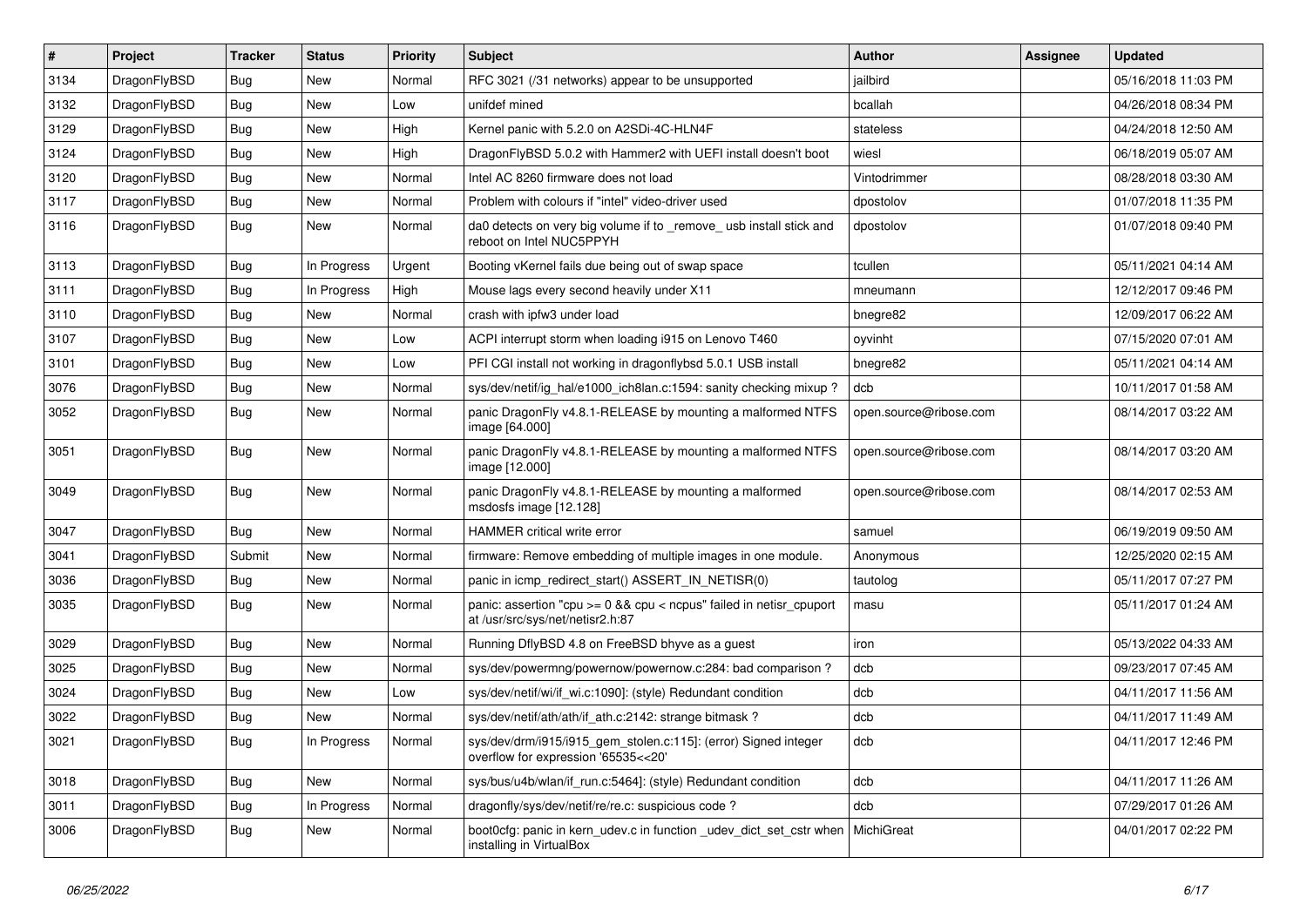| #    | Project      | <b>Tracker</b> | <b>Status</b> | <b>Priority</b> | Subject                                                                                                       | <b>Author</b>   | Assignee | <b>Updated</b>      |
|------|--------------|----------------|---------------|-----------------|---------------------------------------------------------------------------------------------------------------|-----------------|----------|---------------------|
| 2994 | DragonFlyBSD | <b>Bug</b>     | <b>New</b>    | Normal          | Intermittent boot hangs after git: hammer - HAMMER Version 7                                                  | davshao         |          | 03/30/2017 02:06 PM |
| 2972 | DragonFlyBSD | Bug            | <b>New</b>    | Normal          | ipfw3 "deny to me" does not work correctly                                                                    | mneumann        |          | 12/27/2016 12:11 PM |
| 2970 | DragonFlyBSD | Bug            | New           | Normal          | kernel 4.7: "Is -l" causes panic on UDF filesystem: "bgetvp -<br>overlapping buffer"                          | peeter          |          | 12/21/2016 02:46 AM |
| 2958 | DragonFlyBSD | Bug            | Feedback      | Normal          | Hammer FS dies during pruning after massive write load                                                        | neilb           |          | 10/11/2016 04:20 AM |
| 2957 | DragonFlyBSD | <b>Bug</b>     | Feedback      | Normal          | swapoff -a followed by swapon -a doesn't give your swap back                                                  | neilb           |          | 10/09/2016 04:17 AM |
| 2936 | DragonFlyBSD | Bug            | New           | Normal          | loader.efi crashes while loading kernel                                                                       | spaceille       |          | 08/20/2016 06:17 AM |
| 2933 | DragonFlyBSD | Submit         | New           | Normal          | Remove unix domain socket support from cat(1)                                                                 | sevan           |          | 08/01/2016 08:10 PM |
| 2931 | DragonFlyBSD | <b>Bug</b>     | New           | Low             | 'gdb' of 'vkernel' unable to print backtrace                                                                  | tofergus        |          | 07/26/2016 01:51 PM |
| 2930 | DragonFlyBSD | Bug            | <b>New</b>    | High            | 'objcache' causes panic during 'nfs_readdir'                                                                  | tofergus        |          | 07/26/2016 01:09 PM |
| 2924 | DragonFlyBSD | <b>Bug</b>     | New           | Normal          | cat -v fails to tag characters in extended table with M- prefix with<br>some locales                          | sevan           |          | 07/11/2016 07:18 AM |
| 2921 | DragonFlyBSD | Submit         | New           | Normal          | Allow moused to accept userland mouse events                                                                  | tautolog        |          | 05/11/2021 04:08 AM |
| 2917 | DragonFlyBSD | Bug            | New           | Normal          | da8: reading primary partition table: error accessing offset<br>000000000000 for 512                          | liweitianux     |          | 05/11/2021 08:43 PM |
| 2915 | DragonFlyBSD | Bug            | <b>New</b>    | High            | Hammer mirror-copy problem                                                                                    | t dfbsd         |          | 08/25/2016 05:28 AM |
| 2898 | DragonFlyBSD | <b>Bug</b>     | New           | Normal          | <b>HAMMER</b> panic                                                                                           | pavalos         |          | 11/03/2018 07:05 AM |
| 2892 | DragonFlyBSD | Bug            | New           | Normal          | swap pager:indefinite wait bufferf error                                                                      | <b>Ihmwzy</b>   |          | 02/21/2016 10:32 PM |
| 2891 | DragonFlyBSD | <b>Bug</b>     | New           | Normal          | Kernel panic in IEEE802.11 related code                                                                       | shamaz          |          | 05/29/2016 05:49 PM |
| 2890 | DragonFlyBSD | <b>Bug</b>     | <b>New</b>    | Normal          | not able to boot usb installer on Toshiba Chromebook 2                                                        | johnnywhishbone |          | 02/22/2016 03:42 AM |
| 2887 | DragonFlyBSD | <b>Bug</b>     | New           | Low             | Missing extattr_namespace_to_string and<br>extattr_string_to_namespace functions                              | rubenk          |          | 02/06/2016 05:09 AM |
| 2886 | DragonFlyBSD | Bug            | New           | Normal          | dragonfly mail agent: sending a testmail causes high system load                                              | worf            |          | 02/05/2016 05:53 AM |
| 2882 | DragonFlyBSD | <b>Bug</b>     | <b>New</b>    | Low             | bridge sends packets from individual interfaces                                                               | arcade@b1t.name |          | 01/09/2016 12:43 PM |
| 2881 | DragonFlyBSD | <b>Bug</b>     | New           | Normal          | Pulseaudio hangs/resets system when starting X11                                                              | mneumann        |          | 01/09/2016 03:08 AM |
| 2878 | DragonFlyBSD | Bug            | New           | Low             | [fix] CCVER problem when using clang and cpu extensions<br>(intrinsics)                                       | arcade@b1t.name |          | 06/24/2016 04:25 AM |
| 2877 | DragonFlyBSD | Bug            | New           | Low             | sed fails when working with UTF-8 locale and non-UTF symbols                                                  | arcade@b1t.name |          | 12/30/2015 11:20 AM |
| 2874 | DragonFlyBSD | <b>Bug</b>     | New           | Normal          | make world DESTDIR=/emptydir fails                                                                            | pascii          |          | 12/25/2015 07:04 AM |
| 2863 | DragonFlyBSD | <b>Bug</b>     | New           | Normal          | HAMMER synch tid is zero                                                                                      | snamaz          |          | 12/12/2015 11:24 PM |
| 2859 | DragonFlyBSD | <b>Bug</b>     | New           | Low             | Installer configuration menu always highlights "Select timezone", no<br>matter which step was last completed. | cgag            |          | 12/02/2015 01:54 PM |
| 2858 | DragonFlyBSD | <b>Bug</b>     | New           | Low             | Installer "Local or UTC" question should have "No" selected by<br>default.                                    | cgag            |          | 12/02/2015 01:18 PM |
| 2857 | DragonFlyBSD | <b>Bug</b>     | New           | Normal          | hammer stalls via bitcoin-qt                                                                                  | tkusumi         |          | 11/30/2015 06:52 AM |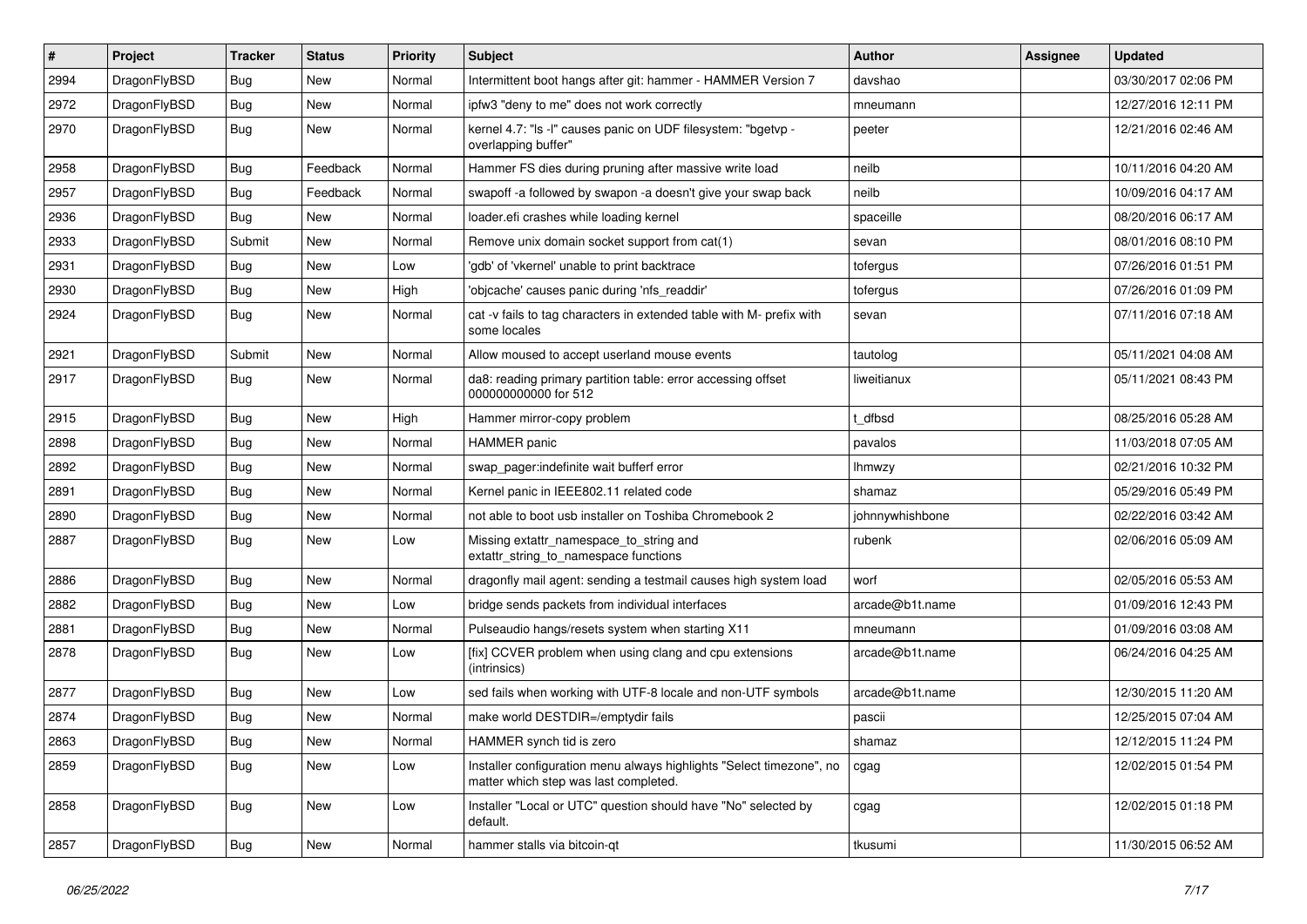| $\pmb{\#}$ | Project      | <b>Tracker</b> | <b>Status</b> | <b>Priority</b> | <b>Subject</b>                                                                                                       | Author           | Assignee | <b>Updated</b>      |
|------------|--------------|----------------|---------------|-----------------|----------------------------------------------------------------------------------------------------------------------|------------------|----------|---------------------|
| 2852       | DragonFlyBSD | <b>Bug</b>     | New           | Normal          | Hammer File System - hangs on undo during system boot / mount -<br>will not recover on DragonFlyBSD newer than 3.6.0 | abale            |          | 05/11/2021 04:07 AM |
| 2840       | DragonFlyBSD | <b>Bug</b>     | New           | Normal          | wrong voltage is reported                                                                                            | yellowrabbit2010 |          | 09/11/2015 06:09 PM |
| 2835       | DragonFlyBSD | <b>Bug</b>     | New           | Normal          | /usr/include/c++/5.0/bits/c++locale.h likes<br>POSIX_C_SOURCE>=200809                                                | davshao          |          | 11/18/2015 03:40 AM |
| 2820       | DragonFlyBSD | Bug            | New           | Normal          | TP-Link USB Wi-Fi adapter cannot be reattached to the system                                                         | shamaz           |          | 05/22/2015 09:45 PM |
| 2816       | DragonFlyBSD | Bug            | New           | Normal          | A multitasking process being debugged can get stuck                                                                  | phma             |          | 05/19/2015 03:57 AM |
| 2812       | DragonFlyBSD | Bug            | New           | Normal          | Panic on Intel DE3815TYKHE                                                                                           | tmorp            |          | 05/14/2015 03:14 PM |
| 2809       | DragonFlyBSD | Bug            | New           | Normal          | hammer mirror-stream                                                                                                 | masu             |          | 04/10/2015 12:33 AM |
| 2808       | DragonFlyBSD | Bug            | New           | Normal          | X freeze by switching between X and VT - results in black screen                                                     | lukesky333       |          | 05/11/2021 03:55 AM |
| 2806       | DragonFlyBSD | Bug            | New           | Normal          | failed to configure a link-local address on ath $0$ (errno = 22)                                                     | Chingyuan        |          | 05/25/2021 01:00 AM |
| 2803       | DragonFlyBSD | Bug            | New           | Normal          | HAMMER: Warning: UNDO area too small!                                                                                | ftigeot          |          | 03/11/2015 03:42 PM |
| 2802       | DragonFlyBSD | Bug            | New           | Normal          | USB Wifi urtwn0 crash from cd boot                                                                                   | opvalues         |          | 03/10/2015 01:07 AM |
| 2799       | DragonFlyBSD | Bug            | New           | Normal          | Fatal trap 12 caused by moused(8) -p/dev/cual0                                                                       | opvalues         |          | 03/04/2015 11:01 PM |
| 2797       | DragonFlyBSD | Bug            | In Progress   | Low             | vkernels with & without machdep.pmap_mmu_optimize                                                                    | yellowrabbit2010 |          | 11/27/2021 08:06 AM |
| 2790       | DragonFlyBSD | Submit         | New           | Low             | filedesc softrefs increment code factoring                                                                           | dclink           |          | 02/21/2015 04:00 AM |
| 2788       | DragonFlyBSD | Bug            | New           | Normal          | ioctl GSLICEINFO: Not working for vnode slice                                                                        | mneumann         |          | 02/12/2015 07:49 AM |
| 2738       | DragonFlyBSD | <b>Bug</b>     | New           | Normal          | Hammer: Strange behavior when trying to recover old version of<br>moved file                                         | roland           |          | 11/20/2014 08:02 AM |
| 2736       | DragonFlyBSD | Bug            | New           | High            | kernel panics on acpi_timer_probe function                                                                           | cnb              |          | 05/11/2021 03:55 AM |
| 2735       | DragonFlyBSD | Bug            | New           | Urgent          | iwn panics SYSSASSERT                                                                                                | cnb              |          | 05/11/2021 03:55 AM |
| 2731       | DragonFlyBSD | Bug            | In Progress   | Normal          | Screen full of random colors when starting Xorg with Intel Haswell<br>HD Graphics P4600                              | jkatzmaier       |          | 11/12/2014 04:08 PM |
| 2712       | DragonFlyBSD | Bug            | <b>New</b>    | Normal          | connect(2) returns EINVAL when retrying after ECONNREFUSED                                                           | jorisgio         |          | 08/14/2014 05:31 PM |
| 2708       | DragonFlyBSD | Bug            | New           | Normal          | unable to send TCP nor UDP on age(4) interface                                                                       | dermiste         |          | 05/11/2021 03:54 AM |
| 2688       | DragonFlyBSD | Bug            | New           | Normal          | 67613368bdda7 Fix wrong checks for U4B presence Asrock Z77M<br>difficulty detecting USB keyboard                     | davshao          |          | 06/28/2014 07:08 PM |
| 2687       | DragonFlyBSD | <b>Bug</b>     | New           | Normal          | natacontrol software RAID in installer                                                                               | csmelosky        |          | 06/22/2014 12:03 PM |
| 2680       | DragonFlyBSD | <b>Bug</b>     | New           | Low             | boot0cfg update makes box unbootable                                                                                 | herrgard         |          | 06/10/2014 06:02 AM |
| 2675       | DragonFlyBSD | <b>Bug</b>     | I New         | Low             | Ultimate N WiFi Link 5300 get iwn_intr: fatal firmware error on 5GHz   revuwa                                        |                  |          | 05/11/2021 04:07 AM |
| 2674       | DragonFlyBSD | Bug            | New           | Normal          | <b>GPT Support</b>                                                                                                   | ftigeot          |          | 12/28/2015 02:54 PM |
| 2657       | DragonFlyBSD | <b>Bug</b>     | New           | High            | Needs acl to migrate our servers                                                                                     | ferney           |          | 03/31/2014 11:37 AM |
| 2652       | DragonFlyBSD | <b>Bug</b>     | New           | Normal          | 189a0ff3761b47  ix: Implement MSI-X support locks up Lenovo<br>S10 Intel Atom n270                                   | davshao          |          | 05/14/2014 01:55 AM |
| 2647       | DragonFlyBSD | <b>Bug</b>     | New           | Normal          | HAMMER panic on 3.6.0                                                                                                | tuxillo          |          | 05/11/2021 03:54 AM |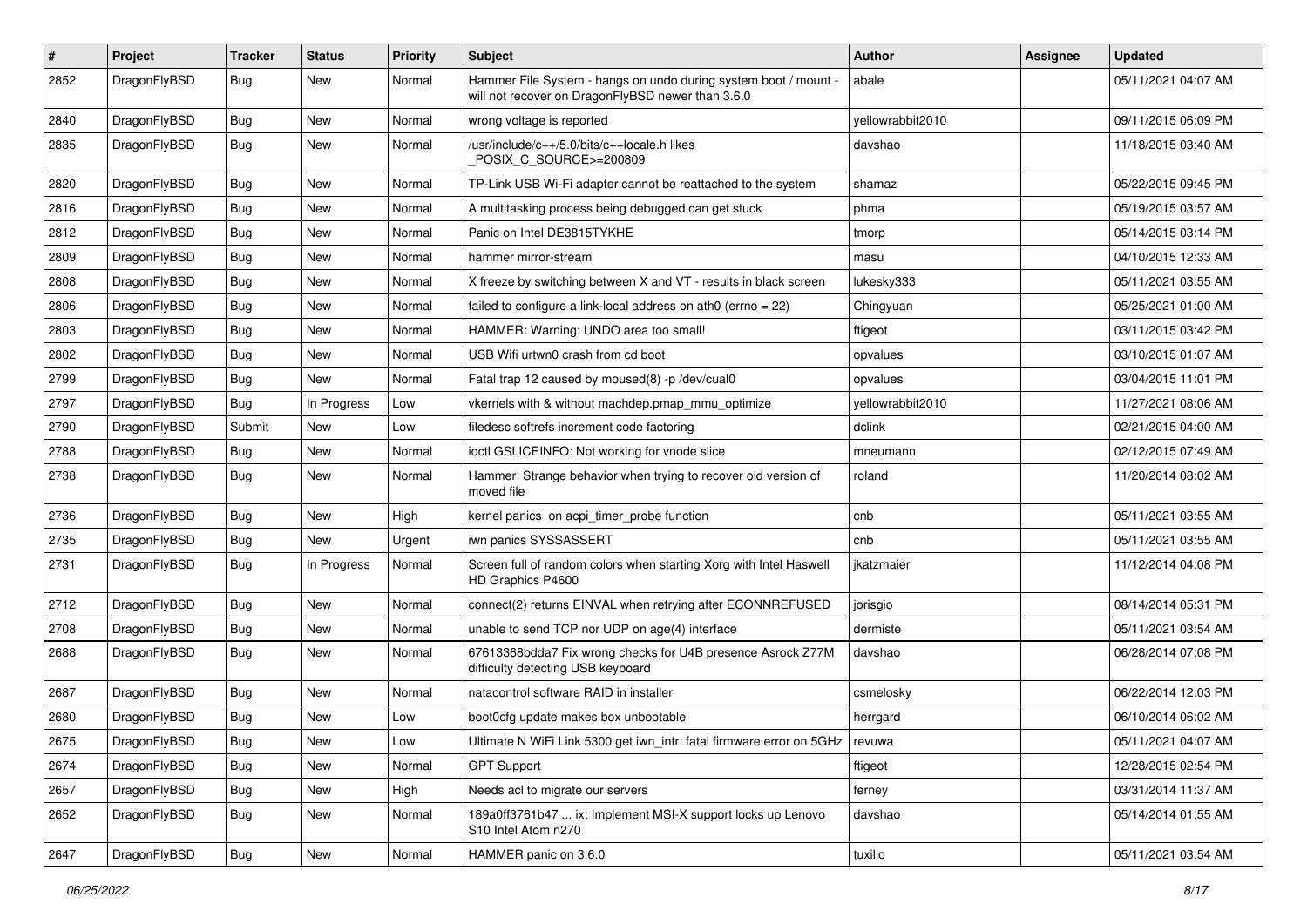| $\vert$ # | Project      | <b>Tracker</b> | <b>Status</b> | <b>Priority</b> | <b>Subject</b>                                                                                                 | Author            | <b>Assignee</b> | <b>Updated</b>      |
|-----------|--------------|----------------|---------------|-----------------|----------------------------------------------------------------------------------------------------------------|-------------------|-----------------|---------------------|
| 2645      | DragonFlyBSD | Bug            | <b>New</b>    | Normal          | panic with dsched fq and ioprio                                                                                | jyoung15          |                 | 02/20/2014 07:29 AM |
| 2644      | DragonFlyBSD | <b>Bug</b>     | Feedback      | Normal          | 3.6.0-REL trap 9 on boot                                                                                       | memmerto          |                 | 11/27/2021 08:08 AM |
| 2641      | DragonFlyBSD | <b>Bug</b>     | <b>New</b>    | Normal          | Panic when loading natapci as module                                                                           | tuxillo           |                 | 05/11/2021 03:54 AM |
| 2638      | DragonFlyBSD | Bug            | Feedback      | High            | Fix machdep.pmap_mmu_optimize                                                                                  | tuxillo           |                 | 05/11/2021 04:07 AM |
| 2636      | DragonFlyBSD | Bug            | Feedback      | Low             | Add -x flag to iostat (a la solaris)                                                                           | tuxillo           |                 | 05/11/2021 04:07 AM |
| 2631      | DragonFlyBSD | Bug            | In Progress   | Low             | Verify library versioning current with full package build and switch it<br>on (after publishing packages)      | tuxillo           |                 | 05/11/2021 04:06 AM |
| 2630      | DragonFlyBSD | <b>Bug</b>     | New           | Normal          | Bring in latest iconv fixes from FreeBSD10 as well as csmapper<br>updates                                      | tuxillo           |                 | 05/11/2021 03:54 AM |
| 2629      | DragonFlyBSD | <b>Bug</b>     | <b>New</b>    | Normal          | Replace gcc44 with llvm34, clang34, and libc++                                                                 | tuxillo           |                 | 06/02/2014 02:30 PM |
| 2626      | DragonFlyBSD | Bug            | <b>New</b>    | Normal          | iwn driver drops with error: "firmware error 'iwn_intr: fatal firmware<br>error""                              | rodyaj            |                 | 01/09/2014 05:50 AM |
| 2622      | DragonFlyBSD | <b>Bug</b>     | New           | Normal          | VAIO FIT15E fn keys support                                                                                    | nonsolosoft       |                 | 12/31/2013 01:31 AM |
| 2621      | DragonFlyBSD | <b>Bug</b>     | <b>New</b>    | Normal          | core dump using cdrom                                                                                          | nonsolosoft       |                 | 12/27/2013 12:43 AM |
| 2620      | DragonFlyBSD | Bug            | <b>New</b>    | Normal          | moused problem                                                                                                 | FilippoMo         |                 | 12/20/2013 10:32 AM |
| 2619      | DragonFlyBSD | Bug            | <b>New</b>    | Normal          | DragonFly 3.6 can't be installed on a 6TB volume                                                               | ftigeot           |                 | 02/23/2014 11:55 PM |
| 2618      | DragonFlyBSD | <b>Bug</b>     | <b>New</b>    | Normal          | mouse problem on RELEASE-3_6_0                                                                                 | FilippoMo         |                 | 12/20/2013 03:26 AM |
| 2617      | DragonFlyBSD | <b>Bug</b>     | Feedback      | Normal          | Possible issue with wireless mouse on 3.6 release                                                              | FilippoMo         |                 | 01/14/2015 03:42 PM |
| 2611      | DragonFlyBSD | <b>Bug</b>     | <b>New</b>    | Normal          | Change in IP address results in network not working                                                            | phma              |                 | 12/05/2013 07:55 PM |
| 2609      | DragonFlyBSD | Bug            | New           | Normal          | master: panic: assertion<br>"LWKT_TOKEN_HELD_ANY(vm_object_token(object))" failed in<br>swp pager lookup       | thomas.nikolajsen |                 | 11/28/2013 11:36 AM |
| 2604      | DragonFlyBSD | Bug            | <b>New</b>    | Normal          | dell laptop does not boot with LATEST                                                                          | isenmann          |                 | 11/20/2013 02:07 AM |
| 2598      | DragonFlyBSD | <b>Bug</b>     | <b>New</b>    | Normal          | i386 via USB Booting                                                                                           | mbzadegan         |                 | 10/21/2013 02:28 AM |
| 2595      | DragonFlyBSD | Bug            | <b>New</b>    | Normal          | DragonFly 3.4.3 crashes on SUN Blade X6250 with Qlogic ISP 2432<br>FC card                                     | Turvamies         |                 | 10/07/2013 11:53 AM |
| 2587      | DragonFlyBSD | <b>Bug</b>     | <b>New</b>    | Normal          | SATA DVD writer not detected by DragonFly                                                                      | srussell          |                 | 09/04/2020 08:55 AM |
| 2586      | DragonFlyBSD | Bug            | <b>New</b>    | Normal          | pf: "modulate" state seems problematic                                                                         | srussell          |                 | 09/25/2013 07:36 PM |
| 2569      | DragonFlyBSD | Bug            | <b>New</b>    | Normal          | ctime NFS                                                                                                      | ferney            |                 | 08/11/2013 04:35 AM |
| 2568      | DragonFlyBSD | Bug            | New           | Normal          | AHCI panic                                                                                                     | josepht           |                 | 06/07/2013 05:52 PM |
| 2565      | DragonFlyBSD | Bug            | New           | Normal          | "ifconfig ix0 up" panic                                                                                        | ltpig402a         |                 | 06/03/2013 05:46 AM |
| 2557      | DragonFlyBSD | <b>Bug</b>     | New           | Normal          | stock 3.4.1 kernel halts during booting if dm and dm_target_crypt<br>are loaded and RAID controller is present | phma              |                 | 05/12/2013 10:38 PM |
| 2556      | DragonFlyBSD | <b>Bug</b>     | Feedback      | Normal          | DragonFly v3.5.0.81.gd3479 - Process signal weirdness                                                          | tuxillo           |                 | 12/17/2013 03:48 PM |
| 2552      | DragonFlyBSD | <b>Bug</b>     | New           | Low             | hammer recovery should indicate progress                                                                       | phma              |                 | 05/03/2013 12:13 AM |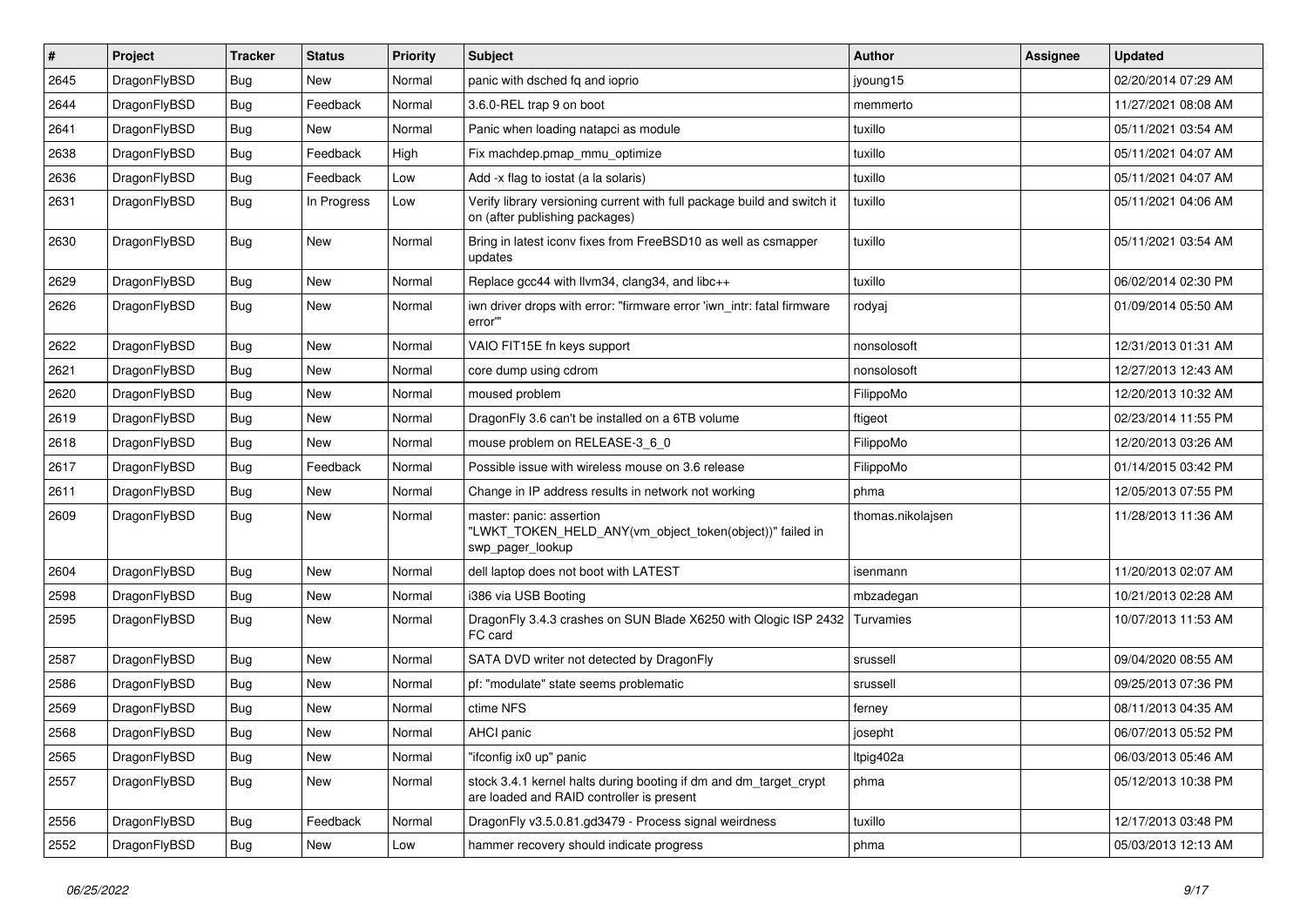| #    | Project      | <b>Tracker</b> | <b>Status</b> | <b>Priority</b> | Subject                                                                                                                      | <b>Author</b>     | Assignee | <b>Updated</b>      |
|------|--------------|----------------|---------------|-----------------|------------------------------------------------------------------------------------------------------------------------------|-------------------|----------|---------------------|
| 2547 | DragonFlyBSD | Bug            | New           | High            | crashed while doing a dry run of pkg_rolling-replace                                                                         | phma              |          | 04/18/2013 10:40 PM |
| 2544 | DragonFlyBSD | <b>Bug</b>     | New           | Normal          | live DVD system boot (menu option 1) caused db> prompt on<br>PE1950                                                          | estrabd           |          | 05/11/2021 03:54 AM |
| 2535 | DragonFlyBSD | <b>Bug</b>     | <b>New</b>    | Normal          | Imap processes apparentlt blocked on disk I/O                                                                                | ftigeot           |          | 04/02/2013 09:31 AM |
| 2531 | DragonFlyBSD | Bug            | <b>New</b>    | Normal          | camcontrol fails to disable APM                                                                                              | m.lombardi85      |          | 03/23/2013 12:28 PM |
| 2529 | DragonFlyBSD | Bug            | New           | Low             | Sundance network adapter is not detected and attached                                                                        | kworr             |          | 03/25/2013 02:29 AM |
| 2526 | DragonFlyBSD | Bug            | New           | Normal          | hammer cleanup doesn't run on first day of DST                                                                               | pavalos           |          | 10/18/2016 05:28 PM |
| 2520 | DragonFlyBSD | Bug            | <b>New</b>    | Normal          | panic: assertion "IS_SERIALIZED((ifp->if_serializer))" failed in<br>if_default_serialize_assert at /usr/src/sys/net/if.c:437 | ano               |          | 03/09/2013 12:14 AM |
| 2509 | DragonFlyBSD | Bug            | New           | Normal          | Redefinition of DIRBLKSIZ in restore(8)                                                                                      | swildner          |          | 06/04/2022 04:40 AM |
| 2499 | DragonFlyBSD | Bug            | In Progress   | Urgent          | DRAGONFLY_3_2 lockd not responding correctly                                                                                 | Nerzhul           |          | 01/22/2013 12:47 PM |
| 2498 | DragonFlyBSD | Bug            | <b>New</b>    | Normal          | DFBSD v3.2.2-RELEASE - LIST_FIRST(&bp->b_dep) == NULL"<br>failed in vfs_vmio_release                                         | tuxillo           |          | 05/31/2022 04:09 PM |
| 2495 | DragonFlyBSD | <b>Bug</b>     | New           | High            | DFBSD v3.3.0.960.g553fe7 - ocnt != 0" failed in<br>prop_object_release                                                       | tuxillo           |          | 05/31/2022 04:08 PM |
| 2493 | DragonFlyBSD | Bug            | <b>New</b>    | Normal          | vidcontrol: invalid video mode name                                                                                          | Svarov            |          | 01/24/2013 09:55 AM |
| 2490 | DragonFlyBSD | Bug            | <b>New</b>    | Normal          | nmalloc should color addresses to avoid cache bank conflictsw                                                                | vsrinivas         |          | 06/10/2014 05:51 AM |
| 2489 | DragonFlyBSD | Bug            | New           | Normal          | nmalloc doesn't cache VA for allocations > 8KB                                                                               | vsrinivas         |          | 06/10/2014 05:51 AM |
| 2473 | DragonFlyBSD | Bug            | <b>New</b>    | Normal          | Kernel crash when trying to up the wpi0 device (Dfly<br>v3.3.0.758.g47388-DEVELOPMENT)                                       | tomaz             |          | 02/24/2014 08:50 AM |
| 2459 | DragonFlyBSD | Bug            | Feedback      | Normal          | apic problems with HP Probook 4510s                                                                                          | thowe             |          | 11/27/2021 08:22 AM |
| 2453 | DragonFlyBSD | Bug            | <b>New</b>    | Normal          | panic: assertion "gd->gd_spinlocks == 0" failed                                                                              | Johannes.Hofmann  |          | 11/12/2012 12:54 PM |
| 2444 | DragonFlyBSD | Bug            | New           | Normal          | Crash during Hammer overnight cleanup                                                                                        | justin            |          | 11/04/2012 07:58 AM |
| 2436 | DragonFlyBSD | Bug            | <b>New</b>    | Normal          | panic: assertion "lp->lwp_qcpu == dd->cpuid" failed in<br>dfly_acquire_curproc                                               | thomas.nikolajsen |          | 01/23/2013 11:07 AM |
| 2434 | DragonFlyBSD | <b>Bug</b>     | New           | Normal          | BTX Halted - Boot fails on USB/GUI                                                                                           | lucmv             |          | 10/17/2012 08:12 PM |
| 2430 | DragonFlyBSD | Bug            | <b>New</b>    | Normal          | Alternate Password Hash method                                                                                               | robin.carey1      |          | 10/07/2012 06:28 AM |
| 2423 | DragonFlyBSD | Bug            | New           | Urgent          | After multiple panics/locks, hitting KKASSERT in<br>hammer init cursor                                                       | rumcic            |          | 09/18/2012 02:28 AM |
| 2421 | DragonFlyBSD | Bug            | <b>New</b>    | High            | Kernel panic: vm_fault: page 0xc0f70000 not busy!                                                                            | lentferj          |          | 10/03/2012 08:16 AM |
| 2414 | DragonFlyBSD | <b>Bug</b>     | In Progress   | Normal          | Lenovo S10 acpi freeze (not new)                                                                                             | davshao           |          | 05/11/2021 04:13 AM |
| 2412 | DragonFlyBSD | <b>Bug</b>     | New           | Normal          | wlan0 fails to get address via dhclient                                                                                      | nonsolosoft       |          | 08/30/2012 05:55 AM |
| 2403 | DragonFlyBSD | Bug            | New           | Low             | newfs -E doesn't handle /dev/serno device names properly                                                                     | ftigeot           |          | 08/17/2012 05:07 AM |
| 2396 | DragonFlyBSD | Bug            | Feedback      | High            | Latest 3.1 development version core dumps while destroying master<br><b>PFS</b>                                              | sgeorge           |          | 01/23/2013 04:10 PM |
| 2389 | DragonFlyBSD | <b>Bug</b>     | New           | Normal          | computer crashed while listing processes                                                                                     | phma              |          | 06/18/2012 02:49 PM |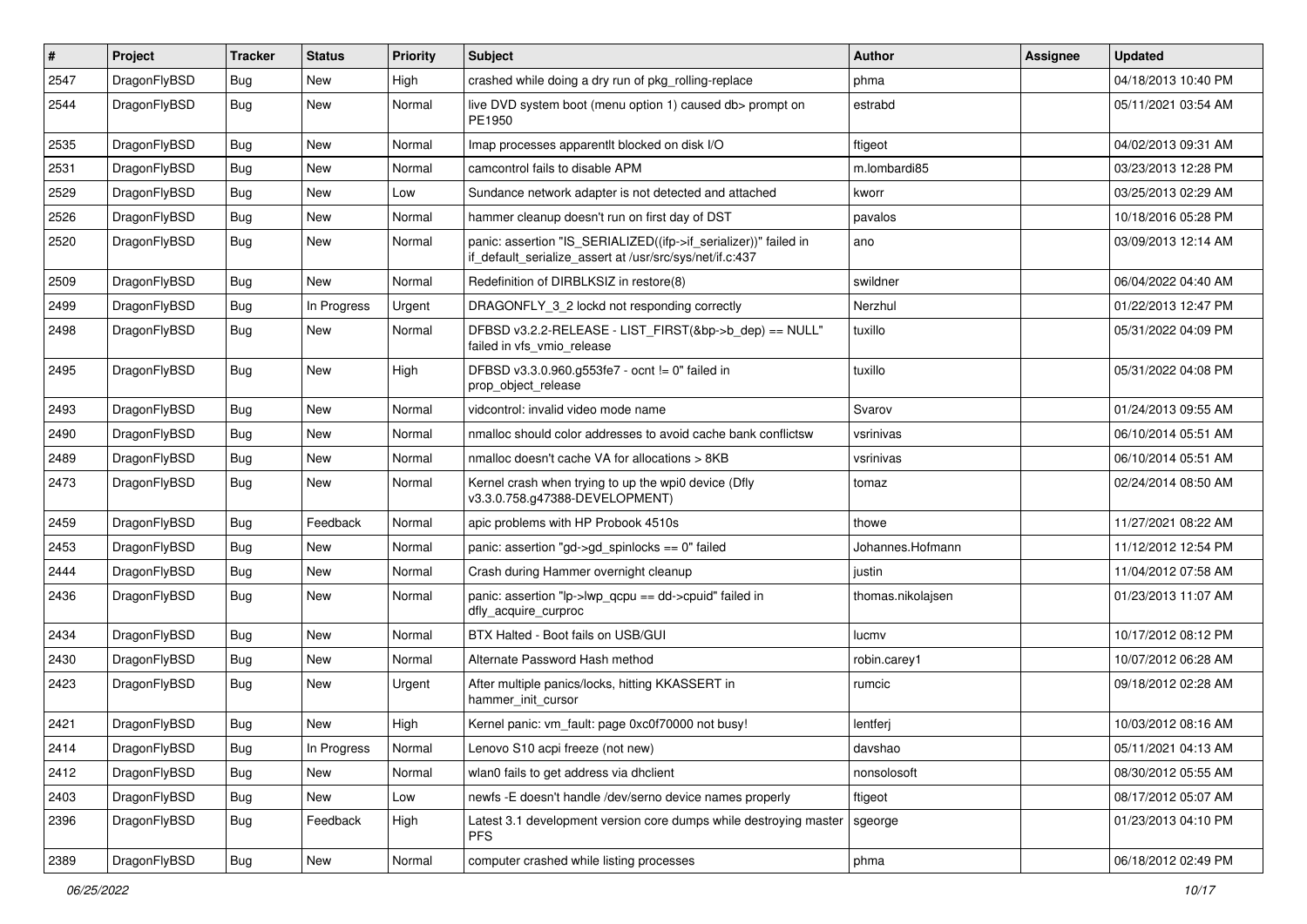| $\vert$ # | Project      | <b>Tracker</b> | <b>Status</b> | <b>Priority</b> | <b>Subject</b>                                                                                             | <b>Author</b>     | Assignee | <b>Updated</b>      |
|-----------|--------------|----------------|---------------|-----------------|------------------------------------------------------------------------------------------------------------|-------------------|----------|---------------------|
| 2387      | DragonFlyBSD | <b>Bug</b>     | <b>New</b>    | Normal          | hammer ignores -t during dedup                                                                             | phma              |          | 06/17/2012 12:30 PM |
| 2371      | DragonFlyBSD | <b>Bug</b>     | <b>New</b>    | Normal          | Timezone problem with America/Sao_Paulo                                                                    | raitech           |          | 05/17/2012 01:42 PM |
| 2369      | DragonFlyBSD | <b>Bug</b>     | New           | Normal          | panic: Bad link elm 0xffffffe07edf6068 next->prev != elm                                                   | jaydg             |          | 08/15/2012 03:04 AM |
| 2360      | DragonFlyBSD | Bug            | In Progress   | Normal          | Wishlist: virtio driver import                                                                             | vsrinivas         |          | 06/04/2022 04:16 AM |
| 2351      | DragonFlyBSD | Bug            | In Progress   | Normal          | DFBSD v3.1.0.579.g44ccf - Stuck during startup, random freezes                                             | tuxillo           |          | 04/24/2012 08:21 AM |
| 2347      | DragonFlyBSD | <b>Bug</b>     | Feedback      | High            | Hammer PFSes destroy does not give back full space allocated to<br><b>PFS</b>                              | sgeorge           |          | 07/19/2012 01:11 AM |
| 2345      | DragonFlyBSD | <b>Bug</b>     | In Progress   | Normal          | DFBSD v3.1.0.457.gd679f - NFS panic on diskless station                                                    | tuxillo           |          | 04/07/2012 05:22 PM |
| 2331      | DragonFlyBSD | <b>Bug</b>     | <b>New</b>    | Normal          | reading mouse mode from unopen file descriptor hangs mouse<br>driver                                       | phma              |          | 03/14/2012 09:43 AM |
| 2329      | DragonFlyBSD | <b>Bug</b>     | <b>New</b>    | Normal          | ibm x3550 & acpi                                                                                           | ano               |          | 06/03/2014 11:37 AM |
| 2324      | DragonFlyBSD | Bug            | <b>New</b>    | Normal          | natacotrol support > 2TB not working even after the ftigeot patch                                          | zenny             |          | 03/03/2012 01:00 AM |
| 2319      | DragonFlyBSD | Bug            | <b>New</b>    | Normal          | crypt/passwd forward compat                                                                                | c.turner1         |          | 02/28/2012 12:39 PM |
| 2316      | DragonFlyBSD | Bug            | New           | Normal          | Ungraceful invalid password handling for adding a new user in the<br>installer                             | rune              |          | 04/27/2012 11:23 PM |
| 2311      | DragonFlyBSD | <b>Bug</b>     | <b>New</b>    | Normal          | Xorg crash having something to do with drm                                                                 | phma              |          | 02/22/2012 09:59 AM |
| 2308      | DragonFlyBSD | <b>Bug</b>     | <b>New</b>    | Normal          | System freeze when unloading snd_hda                                                                       | jaydg             |          | 02/19/2012 07:15 AM |
| 2306      | DragonFlyBSD | Bug            | <b>New</b>    | Normal          | a crash starts the kernel debugger in text mode, but just reboots in X                                     | phma              |          | 02/11/2012 08:02 PM |
| 2297      | DragonFlyBSD | <b>Bug</b>     | New           | Normal          | strange NFS (client) error messages / problems                                                             | Anonymous         |          | 02/19/2012 02:59 PM |
| 2296      | DragonFlyBSD | Bug            | In Progress   | High            | panic: assertion "m->wire_count > 0" failed                                                                | thomas.nikolajsen |          | 08/30/2012 06:09 AM |
| 2292      | DragonFlyBSD | Bug            | New           | Normal          | re interface with jumbo frames (mtu larger than 1500) hangs after<br>some traffic                          | Anonymous         |          | 01/31/2012 12:11 AM |
| 2288      | DragonFlyBSD | Bug            | Feedback      | Normal          | Random IO performance loss introduced since January 1st                                                    | lentferj          |          | 01/23/2013 04:21 PM |
| 2287      | DragonFlyBSD | Bug            | <b>New</b>    | Normal          | HAMMER(ROOT) Illegal UNDO TAIL signature at<br>300000001967c000                                            | y0n3t4n1          |          | 11/07/2018 01:22 AM |
| 2283      | DragonFlyBSD | Bug            | <b>New</b>    | Normal          | DFBSD DragonFly v2.13.0.957.g4f459 - pmap_release: page<br>should already be gone 0xc27120bc               | tuxillo           |          | 01/23/2012 03:03 AM |
| 2282      | DragonFlyBSD | Bug            | In Progress   | Normal          | gdb segfaults with certain corefiles                                                                       | tuxillo           |          | 01/18/2012 04:40 PM |
| 2254      | DragonFlyBSD | <b>Bug</b>     | <b>New</b>    | Normal          | panic: assertion "ref < &td->td_toks_end" failed in lwkt_gettoken at<br>/usr/src/sys/kern/lwkt_token.c:588 | eocallaghan       |          | 12/05/2011 10:21 PM |
| 2250      | DragonFlyBSD | <b>Bug</b>     | New           | Normal          | Kernel panic                                                                                               | adamk             |          | 11/23/2018 01:10 AM |
| 2248      | DragonFlyBSD | <b>Bug</b>     | New           | Normal          | sysctl panic                                                                                               | pavalos           |          | 11/23/2011 06:23 PM |
| 2245      | DragonFlyBSD | <b>Bug</b>     | New           | Normal          | panic: assertion "ref < &td->td toks end" failed in lwkt gettoken at<br>/usr/src/sys/kern/lwkt token.c:588 | juanfra684        |          | 11/22/2011 07:41 PM |
| 2224      | DragonFlyBSD | <b>Bug</b>     | New           | Normal          | v2.13.0.291.gaa7ec - Panic on fq while installing world                                                    | tuxillo           |          | 11/18/2011 01:40 AM |
| 2210      | DragonFlyBSD | <b>Bug</b>     | New           | Normal          | Bugtracker cannot assign default project for new users                                                     | ahuete.devel      |          | 11/17/2011 11:30 AM |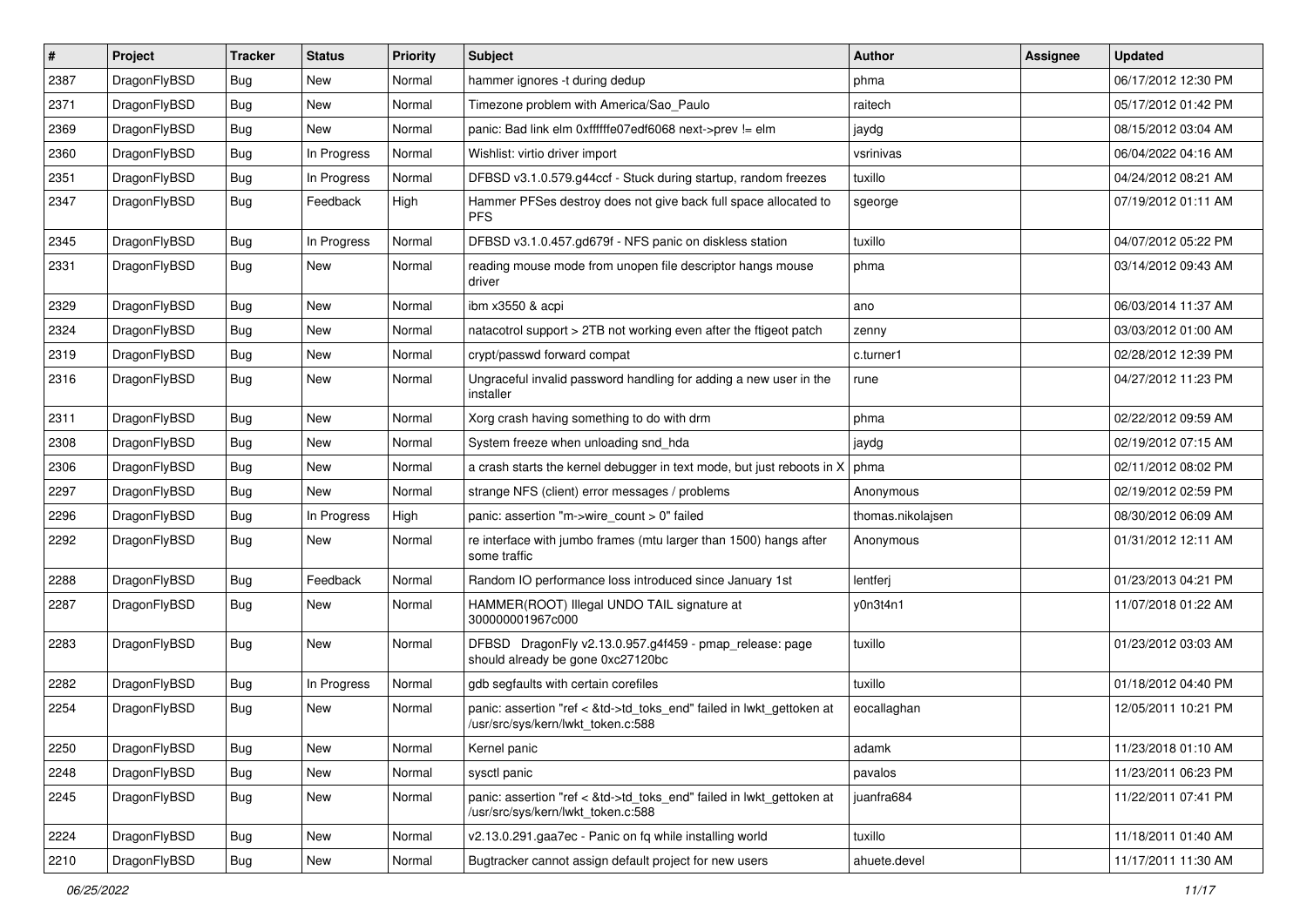| $\sharp$ | Project      | <b>Tracker</b> | <b>Status</b> | <b>Priority</b> | Subject                                                                                | Author       | Assignee | <b>Updated</b>      |
|----------|--------------|----------------|---------------|-----------------|----------------------------------------------------------------------------------------|--------------|----------|---------------------|
| 2199     | DragonFlyBSD | Bug            | New           | Normal          | screen segfaults if utmpx isn't present                                                | pavalos      |          | 11/15/2011 10:52 PM |
| 2182     | DragonFlyBSD | Bug            | <b>New</b>    | Normal          | if msk PHY FIFO underrun/overflow                                                      | nonsolosoft  |          | 09/03/2012 06:39 AM |
| 2171     | DragonFlyBSD | Bug            | New           | Normal          | DFBSD v2.13.0.151.gdc8442 - panic: assertion "(*ptep &<br>$(PG_MANAGED PG_V)$ == PG_V" | tuxillo      |          | 11/04/2011 05:06 PM |
| 2167     | DragonFlyBSD | Bug            | <b>New</b>    | Normal          | shutdown/reboot fails after uptime msg                                                 | marino       |          | 11/28/2011 03:01 AM |
| 2166     | DragonFlyBSD | Bug            | <b>New</b>    | Normal          | DFBSD v2.13.0.109.g05b9d - Strange lockups                                             | tuxillo      |          | 10/29/2011 11:20 AM |
| 2164     | DragonFlyBSD | Bug            | <b>New</b>    | Normal          | panic on reboot from usb.                                                              | eocallaghan  |          | 10/27/2011 09:29 AM |
| 2161     | DragonFlyBSD | Bug            | <b>New</b>    | Normal          | Outdated xorg.conf file gets installed into etc and screws up mouse                    | eocallaghan  |          | 10/27/2011 01:51 PM |
| 2158     | DragonFlyBSD | Bug            | New           | Normal          | iwn panics with assertion on boot.                                                     | eocallaghan  |          | 10/24/2011 04:13 PM |
| 2154     | DragonFlyBSD | Bug            | <b>New</b>    | Normal          | vkernel copyout() doesn't return EFAULT on error                                       | vsrinivas    |          | 10/20/2011 03:53 AM |
| 2153     | DragonFlyBSD | Bug            | New           | Normal          | Too many unuseful warnings at boot                                                     | juanfra684   |          | 10/18/2011 10:16 PM |
| 2141     | DragonFlyBSD | Bug            | New           | Urgent          | loader and/or documentation broken                                                     | sjg          |          | 01/20/2012 10:51 AM |
| 2140     | DragonFlyBSD | Bug            | <b>New</b>    | High            | hammer_io_delallocate panic with 'duplicate entry' message                             | ttw          |          | 10/07/2011 12:22 PM |
| 2138     | DragonFlyBSD | <b>Bug</b>     | New           | Normal          | > 100% CPU usage                                                                       | robin.carey1 |          | 09/26/2011 12:20 PM |
| 2136     | DragonFlyBSD | Bug            | New           | Normal          | socketpair() doesn't free file descriptors on copyout failure                          | vsrinivas    |          | 04/05/2013 09:13 AM |
| 2129     | DragonFlyBSD | Bug            | New           | Normal          | DFBSD v2.11.0.661.gf9438 i386 - panic: lockmgr thrd sleep                              | tuxillo      |          | 09/05/2011 09:49 AM |
| 2125     | DragonFlyBSD | Bug            | <b>New</b>    | Normal          | Weird garbage in dmesg                                                                 | herrgard     |          | 08/30/2011 08:04 PM |
| 2124     | DragonFlyBSD | Bug            | New           | Normal          | getty repeating too quickly on port /dev/ttyv0                                         | sgeorge.ml   |          | 09/01/2011 04:28 AM |
| 2123     | DragonFlyBSD | <b>Bug</b>     | New           | Normal          | hammer is losing files                                                                 | schmir       |          | 08/30/2011 07:56 PM |
| 2122     | DragonFlyBSD | Submit         | New           | Normal          | [Review] Fixes to the VFS layer                                                        | ftigeot      |          | 05/31/2022 03:25 PM |
| 2117     | DragonFlyBSD | Bug            | New           | High            | ACPI and/or bce(4) problem with 2.11.0.673.g0d557 on HP DL380<br>G6                    | pauska       |          | 08/22/2011 10:15 AM |
| 2115     | DragonFlyBSD | Bug            | <b>New</b>    | Normal          | [msk] system freeze after receive some paquet                                          | bsdsx        |          | 08/22/2011 10:22 AM |
| 2107     | DragonFlyBSD | Bug            | New           | Normal          | 2.10.1 sata dvd drive issue                                                            | ausppc       |          | 07/31/2011 08:41 PM |
| 2104     | DragonFlyBSD | Bug            | <b>New</b>    | Normal          | network configuration seg. fault on install CD                                         | navratil     |          | 07/26/2011 07:55 AM |
| 2099     | DragonFlyBSD | Bug            | New           | Normal          | page fault panic in vm system                                                          | pavalos      |          | 07/10/2011 08:51 AM |
| 2098     | DragonFlyBSD | Submit         | New           | Normal          | [PATCH] correct ath man page example<br>(/usr/src/share/man/man4/ath.4)                | nobody       |          | 11/15/2011 12:27 AM |
| 2095     | DragonFlyBSD | Bug            | New           | Low             | Running installer post-install: Unsupported DFUI transport "                           | greenrd      |          | 06/26/2011 09:20 AM |
| 2094     | DragonFlyBSD | <b>Bug</b>     | New           | Normal          | Segfault when gdb printing backtrace from core dump                                    | greenrd      |          | 06/25/2011 04:14 PM |
| 2090     | DragonFlyBSD | <b>Bug</b>     | Feedback      | Normal          | snd_hda does not support headphone automute                                            | justin       |          | 03/29/2012 08:03 PM |
| 2085     | DragonFlyBSD | Bug            | New           | Normal          | panic: assertion: (m->flags & PG_MAPPED) == 0 in<br>vm_page_free_toq                   | vsrinivas    |          | 06/10/2011 07:48 AM |
| 2084     | DragonFlyBSD | <b>Bug</b>     | New           | Normal          | DFBSD v2.11.0.242.g4d317 - panic: zone: entry not free                                 | tuxillo      |          | 07/03/2012 01:23 AM |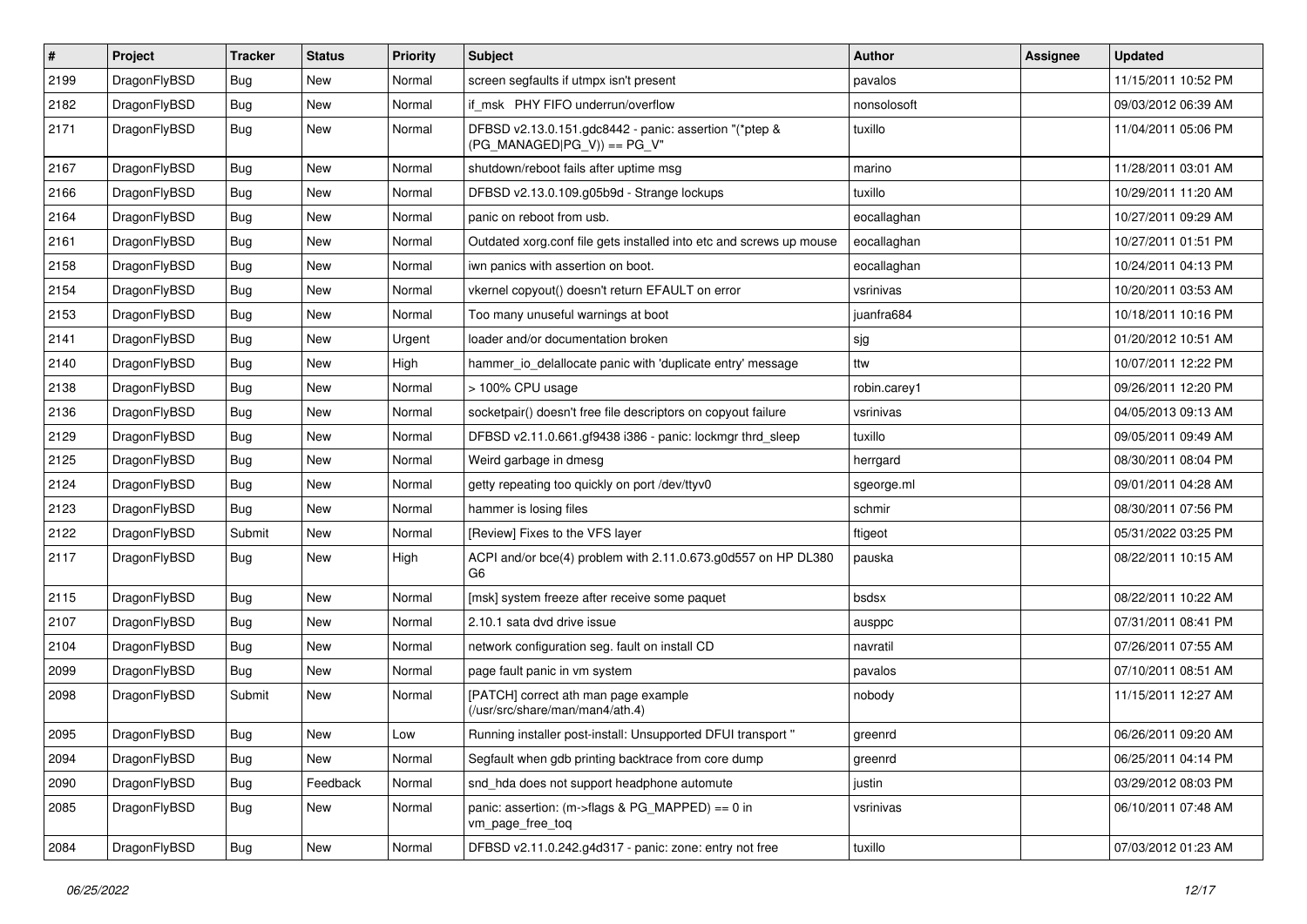| $\vert$ # | <b>Project</b> | <b>Tracker</b> | <b>Status</b> | <b>Priority</b> | <b>Subject</b>                                                                             | <b>Author</b>     | <b>Assignee</b> | <b>Updated</b>      |
|-----------|----------------|----------------|---------------|-----------------|--------------------------------------------------------------------------------------------|-------------------|-----------------|---------------------|
| 2082      | DragonFlyBSD   | Bug            | <b>New</b>    | Normal          | dfbsd 2.10.1 amd64 - mc port build error with 'bmake bin-install'                          | sun-doctor        |                 | 05/25/2011 07:18 PM |
| 2081      | DragonFlyBSD   | Bug            | Feedback      | Normal          | Panic on device "detach" / "failure"                                                       | vsrinivas         |                 | 02/29/2012 07:11 AM |
| 2080      | DragonFlyBSD   | <b>Bug</b>     | <b>New</b>    | Normal          | panic: lockmgr thrd sleep: called from interrupt, ipi, or hard code<br>section             | rumcic            |                 | 05/30/2011 05:06 PM |
| 2078      | DragonFlyBSD   | <b>Bug</b>     | New           | Normal          | DFBSD i386 v2.11.0.201.g3ed2f - Panic during installworld into a<br>vn0 device             | tuxillo           |                 | 05/19/2011 07:50 PM |
| 2077      | DragonFlyBSD   | <b>Bug</b>     | <b>New</b>    | Normal          | USB devices conflicting                                                                    | srussell          |                 | 05/17/2011 05:12 PM |
| 2075      | DragonFlyBSD   | Bug            | <b>New</b>    | Normal          | pflogd on x86 64                                                                           | fanch             |                 | 05/16/2011 04:04 PM |
| 2072      | DragonFlyBSD   | <b>Bug</b>     | <b>New</b>    | Normal          | Fatal trap 12: stopped at lwkt_send_ipiq3                                                  | rumcic            |                 | 05/17/2011 04:12 AM |
| 2071      | DragonFlyBSD   | Bug            | New           | High            | Panic on assertion: (int)(flg->seq - seq) > 0 in hammer_flusher_flush<br>after inode error | vsrinivas         |                 | 06/12/2011 07:59 AM |
| 2067      | DragonFlyBSD   | <b>Bug</b>     | <b>New</b>    | Normal          | sound/pcm: "play interrupt timeout, channel dead"                                          | matthiasr         |                 | 05/11/2021 03:55 AM |
| 2061      | DragonFlyBSD   | Bug            | <b>New</b>    | Normal          | USB keyboard boot panic                                                                    | sjg               |                 | 05/04/2012 12:20 AM |
| 2055      | DragonFlyBSD   | <b>Bug</b>     | <b>New</b>    | Normal          | ssh + IPV6 + bridge => connection freezes                                                  | steve             |                 | 04/24/2011 07:13 PM |
| 2052      | DragonFlyBSD   | Bug            | <b>New</b>    | Normal          | Kernel panic: CPU APIC ID out of range                                                     | Anonymous         |                 | 05/02/2011 11:06 AM |
| 2051      | DragonFlyBSD   | Bug            | <b>New</b>    | Normal          | No ipv6 lan route entry created on 2.10                                                    | ftigeot           |                 | 04/21/2011 10:37 AM |
| 2048      | DragonFlyBSD   | <b>Bug</b>     | <b>New</b>    | Normal          | panic: ffs sync: rofs mod                                                                  | pavalos           |                 | 04/12/2011 05:45 AM |
| 2045      | DragonFlyBSD   | <b>Bug</b>     | <b>New</b>    | Normal          | ral(4): Fatal trap 12: page fault while in kernel mode (two panics)                        | herrgard          |                 | 11/03/2011 05:34 PM |
| 2042      | DragonFlyBSD   | <b>Bug</b>     | <b>New</b>    | Normal          | kernel panic, when run boot0cfg                                                            | sepherosa         |                 | 05/31/2022 03:01 PM |
| 2020      | DragonFlyBSD   | Bug            | <b>New</b>    | Low             | Port brcm80211 driver from Linux to DragonFly BSD                                          | studer            |                 | 03/05/2011 10:54 PM |
| 2013      | DragonFlyBSD   | Bug            | In Progress   | Normal          | oversized DMA request loop                                                                 | josepht           |                 | 05/11/2021 04:06 AM |
| 2008      | DragonFlyBSD   | <b>Bug</b>     | <b>New</b>    | Normal          | lwkt setcpu remote: td->td flags 00800621 console flood                                    | pavalos           |                 | 03/06/2011 09:37 PM |
| 2004      | DragonFlyBSD   | <b>Bug</b>     | <b>New</b>    | Normal          | LWKT_WAIT_IPIQ panic                                                                       | steve             |                 | 03/08/2011 05:46 PM |
| 1990      | DragonFlyBSD   | <b>Bug</b>     | <b>New</b>    | Normal          | /mnt too large to mount                                                                    | peur.neu          |                 | 02/16/2011 11:24 PM |
| 1984      | DragonFlyBSD   | Bug            | <b>New</b>    | Normal          | hammer mount fails after crash - HAMMER: FIFO record bad head<br>signature                 | thomas.nikolajsen |                 | 03/08/2011 06:57 PM |
| 1982      | DragonFlyBSD   | Bug            | <b>New</b>    | Low             | There is no linuxulator on x86-64                                                          | herrgard          |                 | 05/31/2022 02:25 PM |
| 1975      | DragonFlyBSD   | <b>Bug</b>     | <b>New</b>    | Normal          | Applications seg fault in select() and poll()                                              | rumcic            |                 | 05/31/2022 02:58 PM |
| 1961      | DragonFlyBSD   | Bug            | <b>New</b>    | Normal          | Can't create dump from DDB                                                                 | shamaz            |                 | 01/29/2011 09:02 PM |
| 1959      | DragonFlyBSD   | <b>Bug</b>     | <b>New</b>    | Normal          | DFBSD v2.9.1.422.gc98f2 - Panic during boot - IPv6 and PF                                  | tuxillo           |                 | 01/13/2011 03:37 AM |
| 1951      | DragonFlyBSD   | Bug            | <b>New</b>    | Normal          | dma timeouts at phyaddr on a good hdd                                                      | peur.neu          |                 | 01/04/2011 07:12 AM |
| 1949      | DragonFlyBSD   | Bug            | New           | Normal          | iwn panic                                                                                  | pavalos           |                 | 01/30/2011 03:21 AM |
| 1947      | DragonFlyBSD   | Bug            | <b>New</b>    | Low             | GA-880GM-UD2H (rev. 1.3) AHCI fails to detect disks at the end of<br>the RAID controller   | eocallaghan       |                 | 11/27/2021 08:46 AM |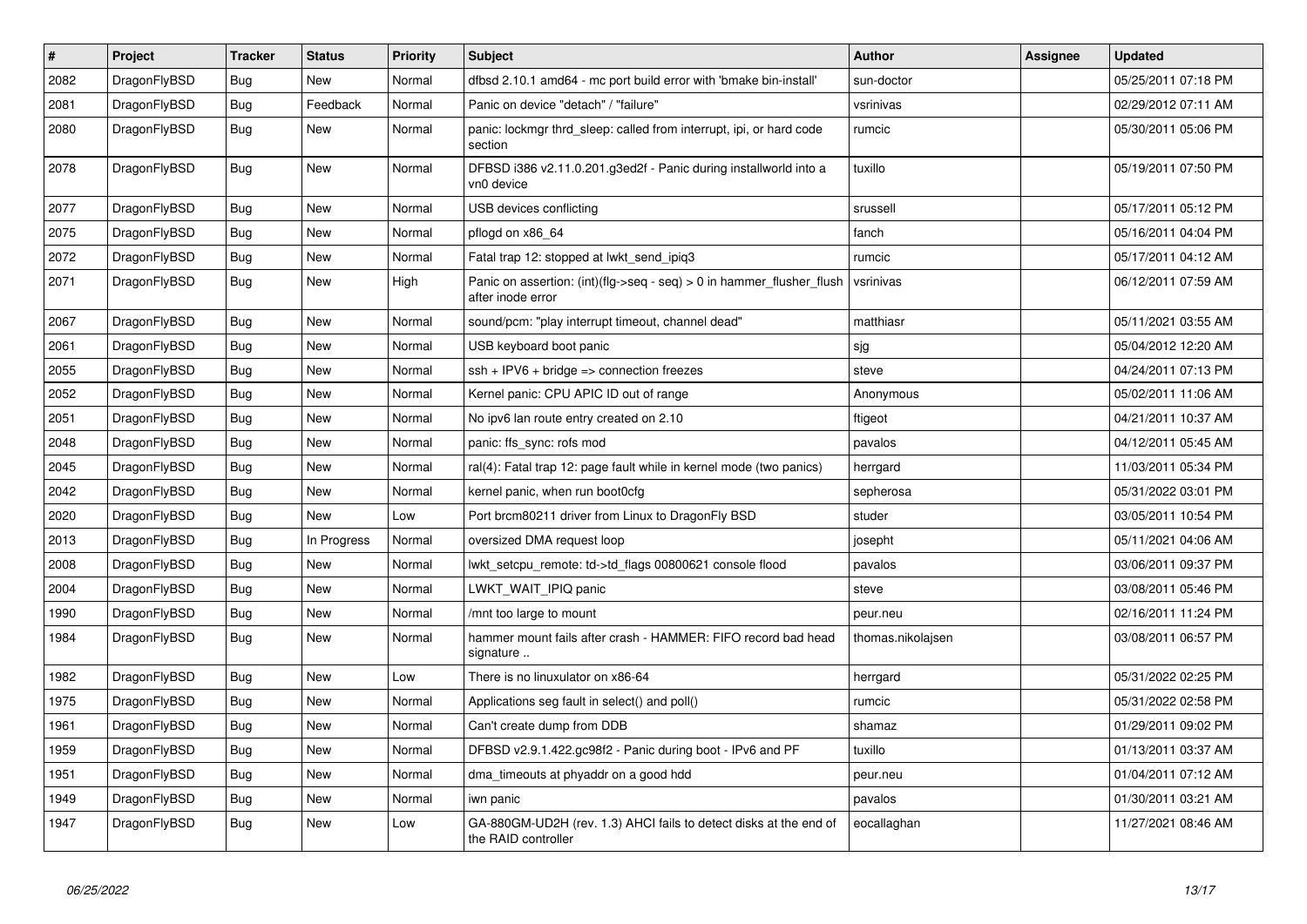| $\vert$ # | Project      | Tracker    | <b>Status</b> | <b>Priority</b> | <b>Subject</b>                                                                                                                                                                                    | <b>Author</b>      | Assignee | <b>Updated</b>      |
|-----------|--------------|------------|---------------|-----------------|---------------------------------------------------------------------------------------------------------------------------------------------------------------------------------------------------|--------------------|----------|---------------------|
| 1944      | DragonFlyBSD | Bug        | <b>New</b>    | Normal          | panic: backing object 0xdea7b258 was somehow re-referenced<br>during collapse!                                                                                                                    | sepherosa          |          | 12/27/2010 02:06 AM |
| 1943      | DragonFlyBSD | Bug        | New           | Normal          | hammer assertion panic                                                                                                                                                                            | peter              |          | 12/27/2010 12:45 AM |
| 1942      | DragonFlyBSD | <b>Bug</b> | <b>New</b>    | Normal          | locking against myself in getcacheblk()?                                                                                                                                                          | qhwt.dfly          |          | 05/31/2022 02:15 PM |
| 1941      | DragonFlyBSD | Bug        | New           | Normal          | wlan config crash                                                                                                                                                                                 | abandon.every.hope |          | 12/24/2010 07:54 PM |
| 1939      | DragonFlyBSD | <b>Bug</b> | <b>New</b>    | Normal          | Panic on nightly build and stress test box                                                                                                                                                        | lentferj           |          | 12/18/2010 08:41 AM |
| 1935      | DragonFlyBSD | Bug        | New           | Normal          | mouse does not work after switching between x and console                                                                                                                                         | shamaz             |          | 12/13/2010 10:06 AM |
| 1923      | DragonFlyBSD | <b>Bug</b> | <b>New</b>    | Normal          | Abysmal NFS performance with IPv6                                                                                                                                                                 | ftigeot            |          | 12/05/2010 09:34 PM |
| 1920      | DragonFlyBSD | <b>Bug</b> | <b>New</b>    | High            | system hangs                                                                                                                                                                                      | zhtw               |          | 11/22/2010 08:59 AM |
| 1917      | DragonFlyBSD | <b>Bug</b> | <b>New</b>    | Normal          | panic: assertion: (RB_EMPTY(&ip->rec_tree) && (ip->flags &<br>HAMMER INODE XDIRTY) == 0)    (!RB EMPTY(&ip->rec tree)<br>&& (ip->flags & HAMMER INODE XDIRTY) != 0) in<br>hammer_flush_inode_done | qhwt.dfly          |          | 11/24/2010 03:23 AM |
| 1916      | DragonFlyBSD | <b>Bug</b> | New           | Normal          | Constant crashes on x86 64 with UFS                                                                                                                                                               | lentferi           |          | 11/21/2010 07:40 PM |
| 1913      | DragonFlyBSD | <b>Bug</b> | <b>New</b>    | Normal          | panic: assertion: ip->flush state != HAMMER FST FLUSH in<br>hammer flush inode core                                                                                                               | swildner           |          | 11/20/2010 05:27 PM |
| 1907      | DragonFlyBSD | Bug        | <b>New</b>    | Normal          | Hammer crash in hammer flusher flush()                                                                                                                                                            | swildner           |          | 11/11/2010 05:07 AM |
| 1899      | DragonFlyBSD | <b>Bug</b> | <b>New</b>    | Normal          | Keyboard doesn't work                                                                                                                                                                             | fransm             |          | 05/15/2022 03:32 PM |
| 1884      | DragonFlyBSD | <b>Bug</b> | <b>New</b>    | Normal          | System completely freezes while listening music (devbuf: malloc<br>limit exceeded)                                                                                                                | shamaz             |          | 01/24/2011 05:00 PM |
| 1882      | DragonFlyBSD | <b>Bug</b> | <b>New</b>    | Low             | Idea for handling new USB vendor/device codes                                                                                                                                                     | bmk                |          | 10/20/2010 12:15 PM |
| 1877      | DragonFlyBSD | Bug        | <b>New</b>    | Normal          | Freeze during 1st hammer cleanup after new install                                                                                                                                                | elekktretterr      |          | 05/15/2022 11:43 AM |
| 1874      | DragonFlyBSD | <b>Bug</b> | <b>New</b>    | Normal          | mpd listening on all IPs, accepting only on one                                                                                                                                                   | rumcic             |          | 05/08/2011 01:01 PM |
| 1873      | DragonFlyBSD | Bug        | <b>New</b>    | Normal          | Panic upon usb mouse detach and reattaching                                                                                                                                                       | rumcic             |          | 02/01/2011 09:53 AM |
| 1867      | DragonFlyBSD | Bug        | <b>New</b>    | Normal          | it(4) motherboard and fan problems                                                                                                                                                                | tuxillo            |          | 07/08/2011 10:48 AM |
| 1861      | DragonFlyBSD | <b>Bug</b> | New           | Normal          | panic via kprintf (lockmgr called in a hard section)                                                                                                                                              | vsrinivas          |          | 10/11/2010 12:56 AM |
| 1860      | DragonFlyBSD | <b>Bug</b> | Feedback      | Normal          | Panic while creating UFS fs on vn(4) for initrd                                                                                                                                                   | matthias           |          | 02/29/2012 07:16 AM |
| 1850      | DragonFlyBSD | <b>Bug</b> | <b>New</b>    | Normal          | volume-add on hammer root fs panic                                                                                                                                                                | Johannes.Hofmann   |          | 04/18/2019 04:27 AM |
| 1836      | DragonFlyBSD | Bug        | <b>New</b>    | Normal          | Incorrect TCP checksum show up in tcpdump                                                                                                                                                         | robgar1            |          | 05/15/2022 11:22 AM |
| 1826      | DragonFlyBSD | <b>Bug</b> | <b>New</b>    | Normal          | panic during boot: assertion so->so_port  in tcp_input                                                                                                                                            | ftigeot            |          | 05/15/2022 11:05 AM |
| 1824      | DragonFlyBSD | Bug        | Feedback      | Normal          | kernel panic, x86, 2.7.3.859.ge5104                                                                                                                                                               | akirchhoff135014   |          | 03/10/2013 07:49 AM |
| 1818      | DragonFlyBSD | <b>Bug</b> | <b>New</b>    | Normal          | panic: Bad tailq NEXT (kqueue issue ?)                                                                                                                                                            | ftigeot            |          | 05/15/2022 11:40 AM |
| 1786      | DragonFlyBSD | Bug        | <b>New</b>    | Normal          | Calling NULL function pointer initiates panic loop                                                                                                                                                | sjg                |          | 10/11/2010 05:28 PM |
| 1774      | DragonFlyBSD | <b>Bug</b> | <b>New</b>    | Normal          | New IP header cleanup branch available for testing                                                                                                                                                | dillon             |          | 05/15/2022 10:59 AM |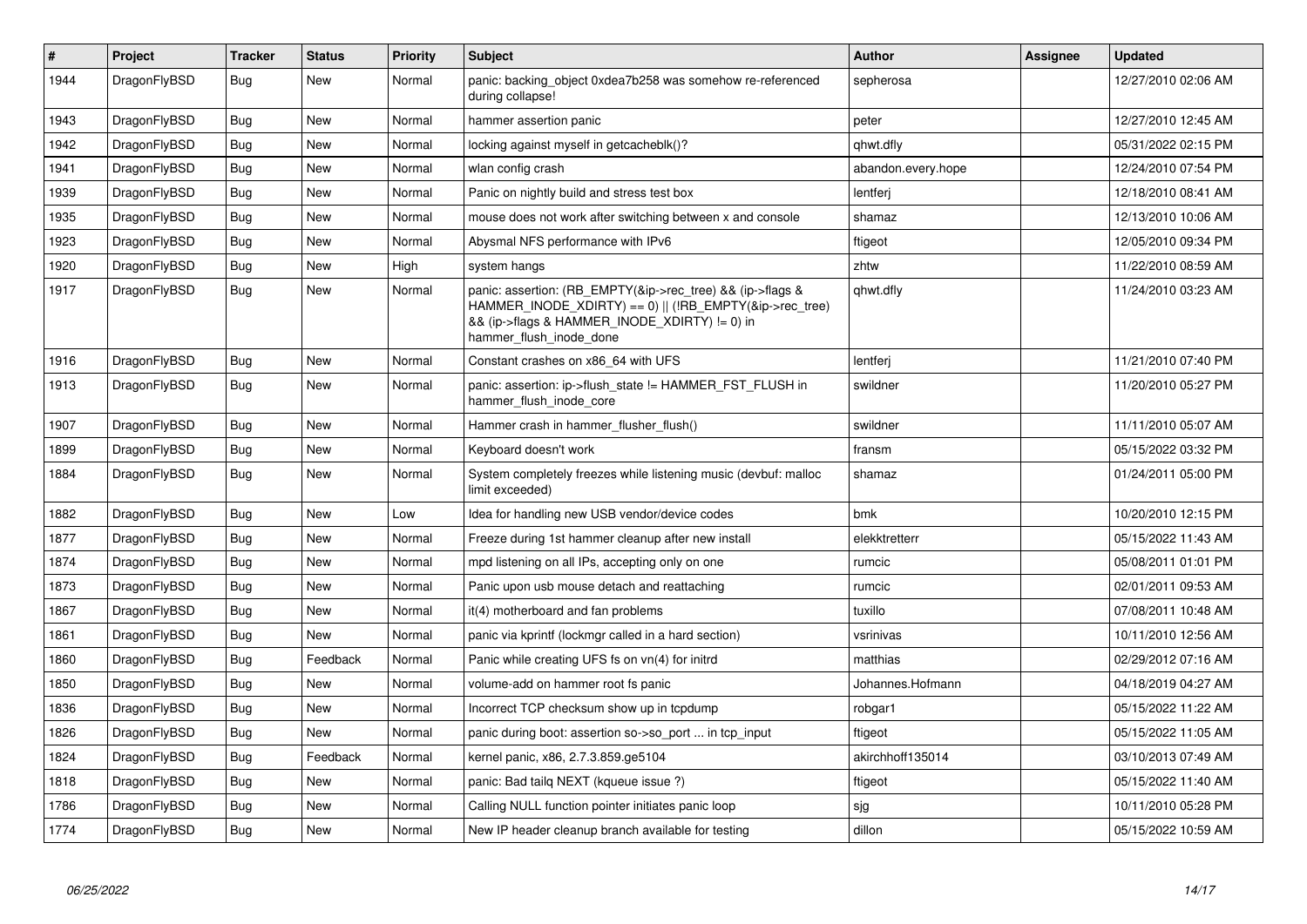| $\pmb{\#}$ | Project      | <b>Tracker</b> | <b>Status</b> | <b>Priority</b> | <b>Subject</b>                                                                                  | Author        | Assignee | <b>Updated</b>      |
|------------|--------------|----------------|---------------|-----------------|-------------------------------------------------------------------------------------------------|---------------|----------|---------------------|
| 1749       | DragonFlyBSD | Bug            | In Progress   | Normal          | HAMMER fsstress panic in hammer_flush_inode_core<br>'ip->flush_state != HAMMER_FST_FLUSH'       | vsrinivas     |          | 05/11/2021 04:06 AM |
| 1745       | DragonFlyBSD | <b>Bug</b>     | Feedback      | Normal          | kmalloc panic                                                                                   | josepht       |          | 05/11/2021 04:05 AM |
| 1744       | DragonFlyBSD | Bug            | In Progress   | Normal          | HAMMER fsstress panic in hammer_setup_child_callback                                            | vsrinivas     |          | 05/11/2021 04:05 AM |
| 1727       | DragonFlyBSD | <b>Bug</b>     | Feedback      | Normal          | CD boot panic (2.6.1) (usb?)                                                                    | kiril         |          | 05/15/2022 05:10 AM |
| 1718       | DragonFlyBSD | <b>Bug</b>     | Feedback      | Normal          | IDE disk drive not detected by x86_64 2.6.1 Live CD                                             | bcox          |          | 11/27/2021 08:25 AM |
| 1717       | DragonFlyBSD | Bug            | Feedback      | Normal          | HAMMER panic in hammer_cursor_down()                                                            | josepht1      |          | 05/11/2021 04:05 AM |
| 1695       | DragonFlyBSD | <b>Bug</b>     | New           | Normal          | NFS-related system breakdown                                                                    | Anonymous     |          | 04/10/2014 12:35 AM |
| 1672       | DragonFlyBSD | <b>Bug</b>     | Feedback      | Normal          | panic (trap 12) around btree_search() in 2.4.1-RELEASE                                          | floid         |          | 01/19/2015 03:36 AM |
| 1669       | DragonFlyBSD | Bug            | In Progress   | Normal          | Drive wont open using button                                                                    | elekktretterr |          | 02/29/2012 12:05 PM |
| 1668       | DragonFlyBSD | <b>Bug</b>     | Feedback      | Normal          | Power button not working                                                                        | elekktretterr |          | 03/10/2013 06:22 AM |
| 1661       | DragonFlyBSD | Bug            | In Progress   | Normal          | panic on password entry mount smb filesystem                                                    | vsrinivas     |          | 11/27/2021 08:29 AM |
| 1634       | DragonFlyBSD | <b>Bug</b>     | New           | Normal          | panic: spin_lock: 0xe4ad1320, indefinitive wait!                                                | elekktretterr |          | 01/19/2015 03:21 AM |
| 1618       | DragonFlyBSD | Bug            | Feedback      | Normal          | collision for 'struct pmap' when using RPC and <sys user.h=""></sys>                            | carenas       |          | 05/11/2021 04:05 AM |
| 1613       | DragonFlyBSD | <b>Bug</b>     | Feedback      | Normal          | USB Keyboard not working on master                                                              | elekktretterr |          | 05/11/2021 04:05 AM |
| 1594       | DragonFlyBSD | <b>Bug</b>     | New           | Normal          | Kernel panic during boot from Live CD on Dell E6400                                             | bodie         |          | 05/11/2021 03:54 AM |
| 1592       | DragonFlyBSD | Bug            | Feedback      | Normal          | AcpiOSUnmapMemory: Warning, deallocation did not track<br>allocation.                           | eocallaghan   |          | 06/02/2014 07:45 AM |
| 1591       | DragonFlyBSD | Bug            | Feedback      | Normal          | Lenovo X301 hangs with AHCI Driver CMD TIMEOUT<br>STS=d0 <bsy></bsy>                            | eocallaghan   |          | 05/11/2021 04:05 AM |
| 1580       | DragonFlyBSD | Bug            | Feedback      | Normal          | Panic (Fatal trap 12: page fault while in kernel mode) while playing<br>with pf and netif names | rumcic        |          | 12/21/2018 01:21 AM |
| 1577       | DragonFlyBSD | <b>Bug</b>     | Feedback      | Normal          | panic: assertion: leaf->base.obj_id == ip->obj_id in<br>hammer_ip_delete_range                  | qhwt+dfly     |          | 05/11/2021 04:01 AM |
| 1563       | DragonFlyBSD | Bug            | Feedback      | Normal          | reset(1) doesn't reset terminal to the defaults                                                 | hasso         |          | 03/10/2013 04:17 AM |
| 1560       | DragonFlyBSD | <b>Bug</b>     | Feedback      | Normal          | Unable to modify partition table on ThinkPad T61p during install                                | rehsack       |          | 01/15/2015 08:57 AM |
| 1559       | DragonFlyBSD | <b>Bug</b>     | New           | Normal          | kernel trap                                                                                     | phma          |          | 11/27/2021 08:43 AM |
| 1525       | DragonFlyBSD | Bug            | <b>New</b>    | Normal          | boehm-gc problems                                                                               | hasso         |          | 10/13/2012 07:13 PM |
| 1521       | DragonFlyBSD | <b>Bug</b>     | Feedback      | Normal          | amd64 2.4 livecd won't mount root at boot                                                       | bolapara      |          | 01/28/2018 03:45 AM |
| 1502       | DragonFlyBSD | Bug            | In Progress   | Normal          | Lock while deleting files from nohistory HAMMER directories                                     | nasso         |          | 03/10/2013 04:28 AM |
| 1489       | DragonFlyBSD | <b>Bug</b>     | Feedback      | Normal          | panic: ufs_dirbad: bad dir                                                                      | rumcic        |          | 03/10/2013 04:34 AM |
| 1486       | DragonFlyBSD | <b>Bug</b>     | Feedback      | Normal          | Interrupt storm related to SATA DVD device                                                      | hasso         |          | 05/11/2021 04:01 AM |
| 1481       | DragonFlyBSD | Bug            | Feedback      | Normal          | panic: assertion: kva_p(buf) in soopt_from_kbuf (after ipfw pipe<br>show, 2.2.1-R)              | combiner      |          | 05/11/2021 04:01 AM |
| 1463       | DragonFlyBSD | Bug            | New           | Normal          | Mountroot before drives are initialized                                                         | elekktretterr |          | 12/07/2010 01:30 PM |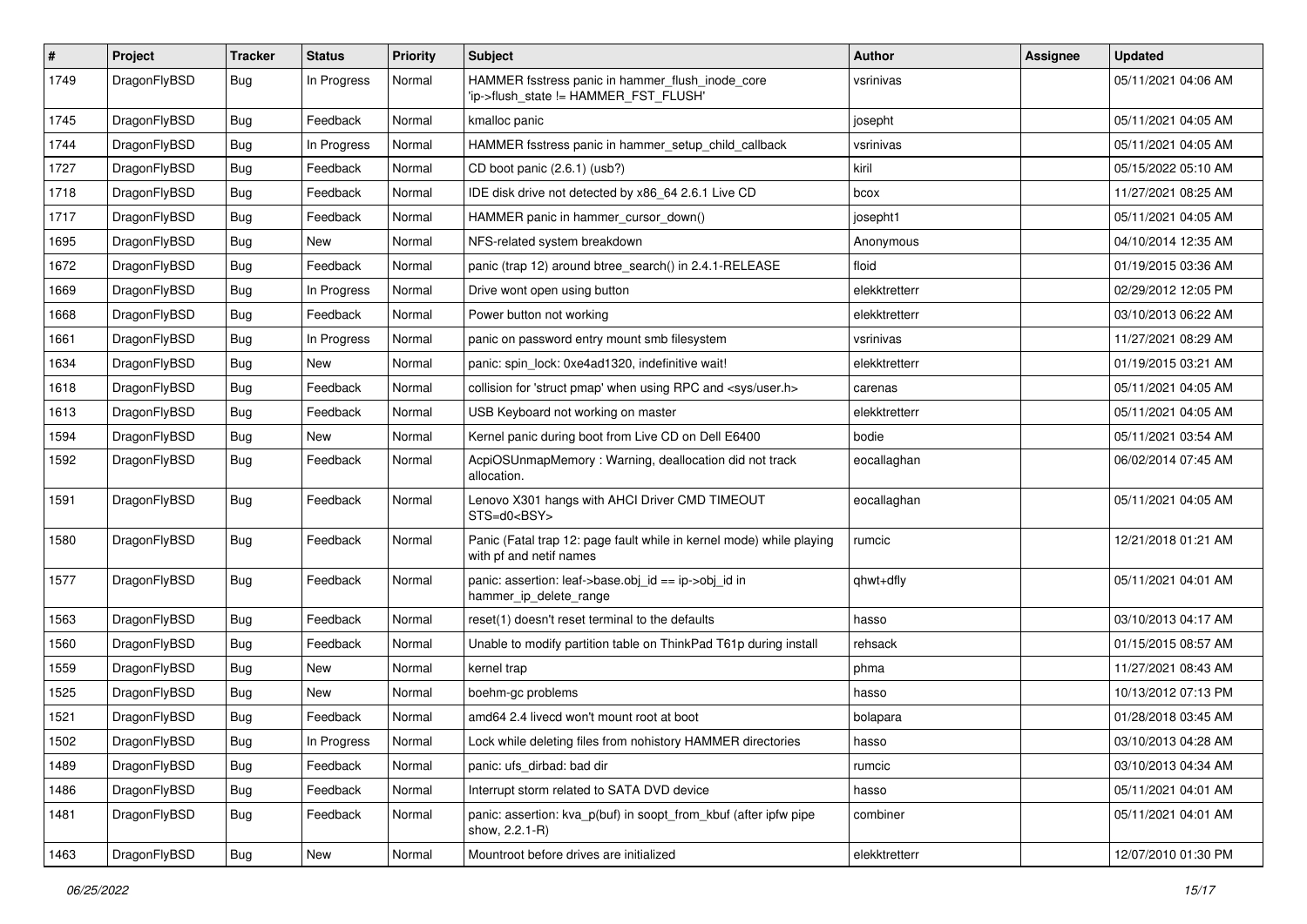| #    | Project      | <b>Tracker</b> | <b>Status</b> | <b>Priority</b> | Subject                                                                                                                                                   | Author             | <b>Assignee</b> | <b>Updated</b>      |
|------|--------------|----------------|---------------|-----------------|-----------------------------------------------------------------------------------------------------------------------------------------------------------|--------------------|-----------------|---------------------|
| 1456 | DragonFlyBSD | Bug            | Feedback      | Normal          | Microsoft wireless desktop problems                                                                                                                       | elekktretterr      |                 | 01/15/2015 08:34 AM |
| 1454 | DragonFlyBSD | <b>Bug</b>     | Feedback      | Normal          | Unable to boot from external USB DVD drive                                                                                                                | elekktretterr      |                 | 05/11/2021 04:01 AM |
| 1448 | DragonFlyBSD | <b>Bug</b>     | Feedback      | Normal          | panic: assertion: _tp->tt_msg->tt_cpuid == mycpuid in<br>tcp_callout_active tcp_output tcp_usr_send netmsg_pru_send<br>netmsg_service tcpmsg_service_loop | dillon             |                 | 05/11/2021 04:00 AM |
| 1429 | DragonFlyBSD | <b>Bug</b>     | Feedback      | Normal          | vkernel bug - "mfree: m->m_nextpkt != NULL"                                                                                                               | dillon             |                 | 05/11/2021 04:00 AM |
| 1398 | DragonFlyBSD | Submit         | In Progress   | Normal          | hdestroy(3) restricts hash key to point to malloc'ed space                                                                                                | Anonymous          |                 | 08/20/2021 04:06 PM |
| 1387 | DragonFlyBSD | <b>Bug</b>     | Feedback      | Normal          | zero-size malloc and ps: kvm getprocs: Bad address                                                                                                        | ghwt+dfly          |                 | 05/11/2021 04:00 AM |
| 1368 | DragonFlyBSD | <b>Bug</b>     | In Progress   | Normal          | suspend signal race?                                                                                                                                      | qhwt+dfly          |                 | 05/11/2021 03:51 AM |
| 1336 | DragonFlyBSD | <b>Bug</b>     | In Progress   | Normal          | Still looking for reports of missed directory entries w/ HAMMER                                                                                           | dillon             |                 | 05/11/2021 04:00 AM |
| 1332 | DragonFlyBSD | <b>Bug</b>     | Feedback      | Normal          | DFBSD 2.2 - Booting usbcdrom/usbsticks on thinkpad hangs on<br>"BTX Halted"                                                                               | tuxillo            |                 | 05/11/2021 04:00 AM |
| 1330 | DragonFlyBSD | Bug            | Feedback      | Normal          | Hammer, usb disk, SYNCHRONIZE CACHE failure                                                                                                               | josepht            |                 | 06/02/2014 04:56 AM |
| 1313 | DragonFlyBSD | <b>Bug</b>     | New           | Low             | Signal code in kernel needs major overhaul (signal queues,<br>si_code, si_addr)                                                                           | hasso              |                 | 05/11/2021 04:00 AM |
| 1307 | DragonFlyBSD | Bug            | In Progress   | Normal          | hammer tid -2 shows unexpected result                                                                                                                     | corecode           |                 | 10/18/2016 05:29 PM |
| 1282 | DragonFlyBSD | <b>Bug</b>     | Feedback      | Normal          | panic (trap 12) when booting SMP kernel on Atom 330 (dual core)                                                                                           | tomaz.borstnar     |                 | 05/11/2021 04:00 AM |
| 1250 | DragonFlyBSD | <b>Bug</b>     | Feedback      | Normal          | Panic upon plugging an USB flash drive into the machine                                                                                                   | rumcic             |                 | 03/10/2013 05:17 AM |
| 1249 | DragonFlyBSD | <b>Bug</b>     | Feedback      | Normal          | panic: ffs vfree: freeing free inode                                                                                                                      | rumcic             |                 | 03/10/2013 05:13 AM |
| 1246 | DragonFlyBSD | Bug            | New           | Normal          | bad resolution (monitor desync) with livedvd                                                                                                              | Przem0l            |                 | 02/18/2014 06:29 AM |
| 1218 | DragonFlyBSD | <b>Bug</b>     | In Progress   | Normal          | panic: assertion: $error == 0$ in hammer start transaction                                                                                                | rumcic             |                 | 05/11/2021 04:00 AM |
| 1194 | DragonFlyBSD | Bug            | New           | Normal          | SCSI errors while trying to copy photos from my camera                                                                                                    | elekktretterr      |                 | 01/14/2015 04:39 PM |
| 1193 | DragonFlyBSD | <b>Bug</b>     | <b>New</b>    | Normal          | kernel doesn't recognize cdrom drive                                                                                                                      | nonsolosoft        |                 | 01/25/2014 09:11 PM |
| 1192 | DragonFlyBSD | Submit         | New           | Normal          | KKASSERTs in sys/kern/uipc_{msg,socket}.c are too strict                                                                                                  | rumcic             |                 | 05/11/2021 04:07 AM |
| 1185 | DragonFlyBSD | Bug            | New           | High            | need a tool to merge changes into /etc                                                                                                                    | wa1ter             |                 | 02/18/2014 06:02 AM |
| 1181 | DragonFlyBSD | <b>Bug</b>     | In Progress   | Normal          | ACX111 panic                                                                                                                                              | elekktretterr      |                 | 05/11/2021 04:00 AM |
| 1148 | DragonFlyBSD | <b>Bug</b>     | In Progress   | Low             | BCM4311 wireless network adapter detected but not functional                                                                                              | archimedes.gaviola |                 | 05/11/2021 04:00 AM |
| 1144 | DragonFlyBSD | <b>Bug</b>     | Feedback      | Normal          | Incorrect clock under KVM                                                                                                                                 | msylvan            |                 | 03/09/2013 01:17 PM |
| 1101 | DragonFlyBSD | <b>Bug</b>     | Feedback      | Normal          | ohci related panic                                                                                                                                        | polachok           |                 | 05/11/2021 04:00 AM |
| 989  | DragonFlyBSD | <b>Bug</b>     | New           | Normal          | installer/fdisk trouble with wrapped values                                                                                                               | Discodestroyer     |                 | 02/18/2014 06:27 AM |
| 979  | DragonFlyBSD | Bug            | Feedback      | Normal          | Failure-prone USB mass storage (SB600? msdosfs? CAM?)                                                                                                     | floid              |                 | 01/15/2015 08:38 AM |
| 884  | DragonFlyBSD | <b>Bug</b>     | In Progress   | High            | Performance/memory problems under filesystem IO load                                                                                                      | hasso              |                 | 05/11/2021 03:50 AM |
| 846  | DragonFlyBSD | <b>Bug</b>     | Feedback      | Normal          | USB bugs:usb mouse can't used!                                                                                                                            | frankning          |                 | 01/15/2015 08:36 AM |
| 806  | DragonFlyBSD | <b>Bug</b>     | Feedback      | Normal          | boot error on MacBook                                                                                                                                     | tralamazza         |                 | 06/04/2022 05:28 AM |